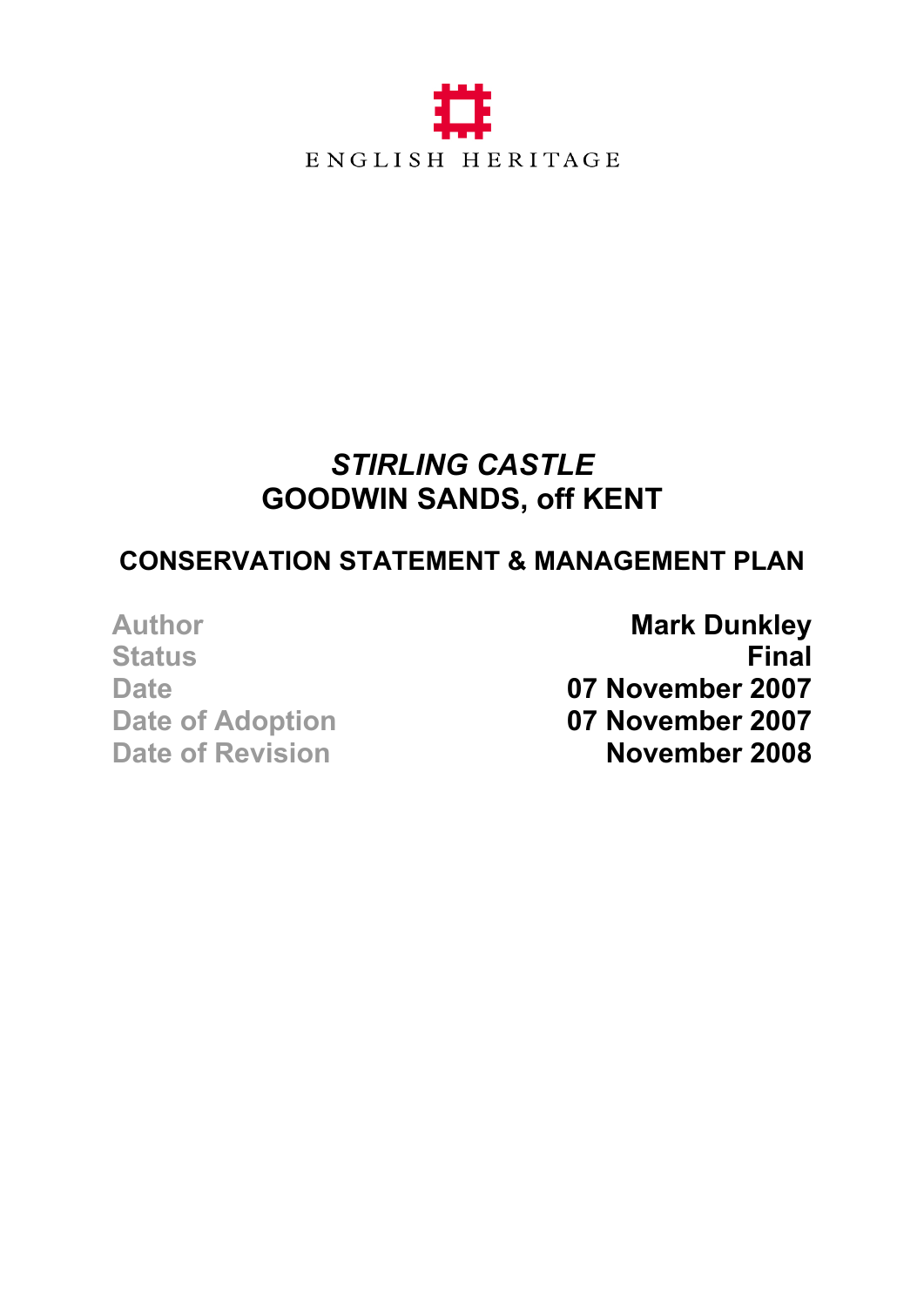#### *STIRLING CASTLE* **CONSERVATION STATEMENT & MANAGEMENT PLAN**

#### **EXECUTIVE SUMMARY**

The *Stirling Castle* was a pre-Establishment Third Rate Ship of the Line of 70 guns launched in 1699, and wrecked off Kent (on the Goodwin Sands) on the  $27<sup>th</sup>$ November 1703. The site was discovered by sport divers in 1979 and designated under the Protection of Wrecks Act (1973) in 1980. The site was re-designated in 2004 to increase the size of the restricted area.

This Conservation Statement and Management Plan has been produced to enable local and regional stakeholder involvement in our aspirations for the conservation management of the *Stirling Castle* so as to balance protection with economic and social needs. The principle aim of the Plan is to identify a shared vision of how the values and features of the *Stirling Castle* can be conserved, maintained and enhanced.

The following management policies have therefore been formulated in accordance with achieving our principle aim;

#### *Policy 1*

*We will continue to support and develop appropriate visitor access to the wreck as a mechanism to develop the instrumental value of the* Stirling Castle*.* 

#### *Policy 2*

*Through liaison with our Properties Presentation Team, we will seek to provide interpretative material for the marine historic environment at Deal Castle.* 

#### *Policy 3*

*Through web-based initiatives, we will continue to develop the accessibility of related material and support appropriate links, as well as do more to enlist effective local support.* 

#### *Policy 4*

*Mechanisms will be identified and implemented so as to develop shared ownership and partnership working.* 

#### *Policy 5*

*Key gaps in understanding the significance of the monuments component parts should be identified, prioritised and addressed so that these significances can contribute to informing the future conservation management of the place.* 

#### *Policy 6*

*We will seek to commission a staged programme of assessment and research to contribute towards a fuller understanding the site in its entirety.*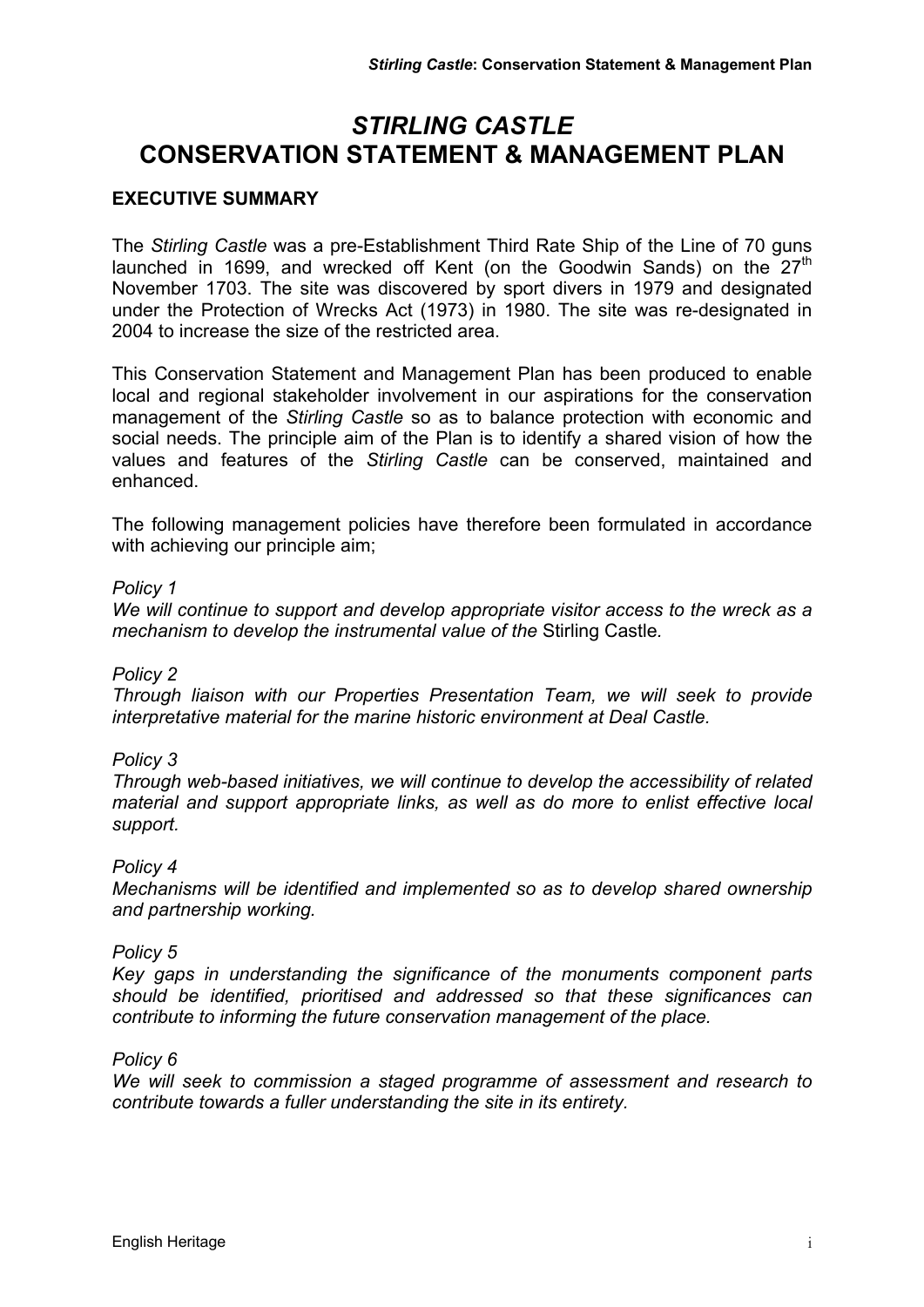#### *Policy 7*

*We will seek to undertake a programme of environmental monitoring and targeted recording.* 

#### *Policy 8*

*Through liaison with the appropriate authorities, we will seek to stabilise and afford preservation* in situ *to elements at the stern.* 

#### *Policy 9*

*Unnecessary disturbance of the seabed within the restricted area should be avoided wherever possible in order to minimise the risk of damage to buried archaeological remains.*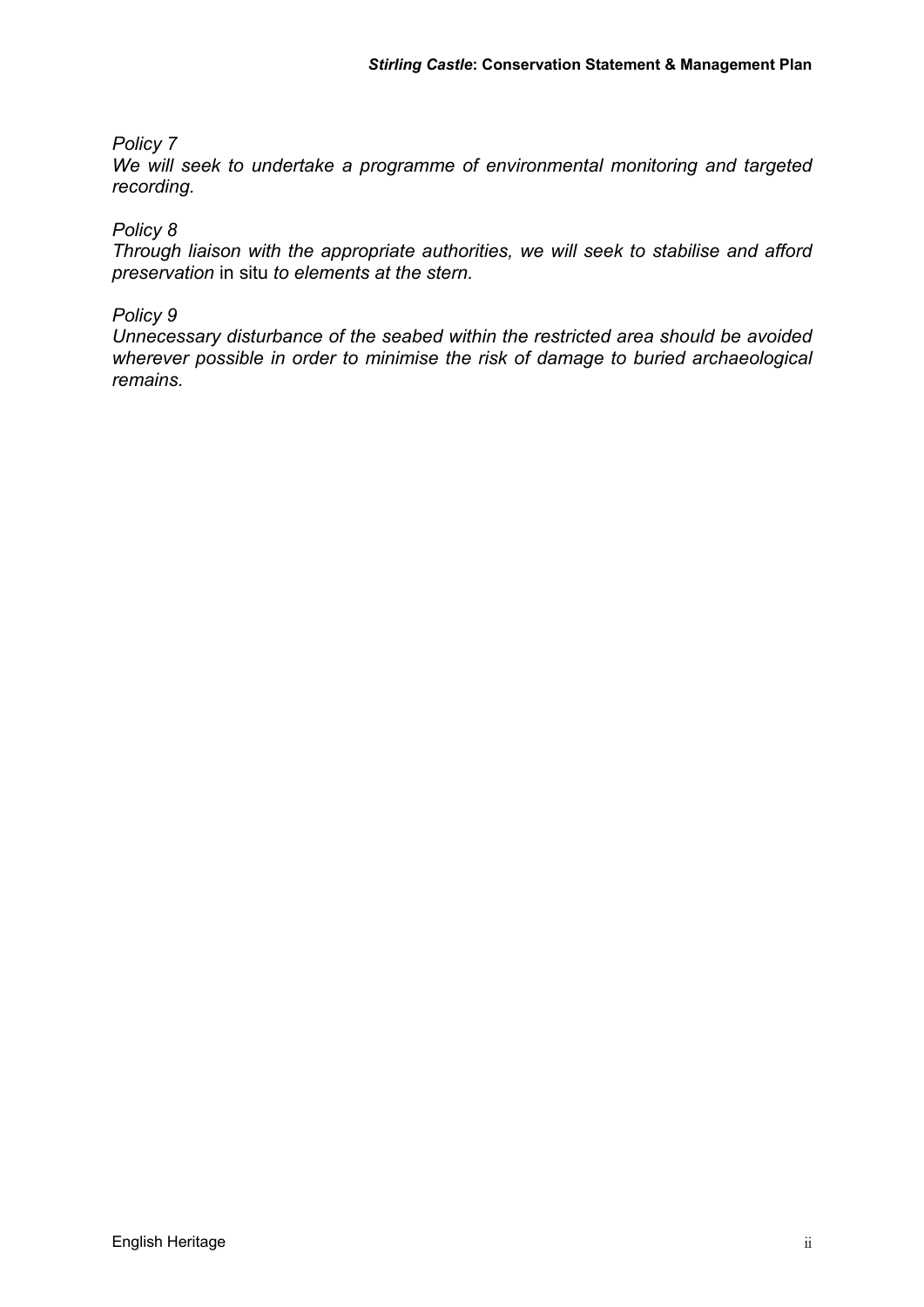#### *STIRLING CASTLE* **CONSERVATION STATEMENT & MANAGEMENT PLAN**

#### **1 Introduction**

#### **1.1 Background and Purpose**

- 1.1.1 Wreck sites may contain the remains of vessels, their fittings, armaments, cargo and other associated objects or deposits and they may merit legal protection if they contribute significantly to our understanding of our maritime past. The Protection of Wrecks Act 1973 (PWA) allows the UK Government to designate, in territorial waters, an important wreck site to prevent uncontrolled disturbance. Although the National Heritage Act 2002 enabled English Heritage to assist in costs relating to works under the PWA, the responsibilities of English Heritage for the physical management of designated wreck sites must align with our strategic and research priorities.
- 1.1.2 This document seeks to set out a Conservation Statement and Management Plan for *Stirling Castle*, an archaeological site designated under the Protection of Wrecks Act (1973), lying within the Goodwin Sands, off Kent. The site was discovered by sport divers in 1979 and designated under the Protection of Wrecks Act (1973) in 1980.<sup>1</sup> The site was re-designated in 2004 to increase the size of the restricted area.
- 1.1.3 The *Stirling Castle* is attributed the National Monuments Record (NMR) number TR 45 NW 24.
- 1.1.4 English Heritage has published a set of *Conservation Principles, Policies and Guidance* for the sustainable management of the historic environment designed to strengthen our credibility and consistency of decisions taken and advice given. These *Conservation Principles* are intended to support the quality of our decision-making, with the ultimate objective of creating a management regime for all aspects of the historic environment that is clear and transparent in its purpose and sustainable in its application. As such, C*onservation* is taken to be the process of managing change in ways that will best sustain the values of a place in its contexts, and which recognises opportunities to reveal and reinforce those values (English Heritage 2007).
- 1.1.5 This Conservation Statement and Management Plan has therefore been produced to enable local and regional stakeholder involvement in our aspirations for the conservation management of the *Stirling Castle.*

#### **1.2 Aims and Objectives**

1.2.1 The principle aim of this Conservation Statement and Management Plan is to identify a shared vision of how the values and features of the *Stirling Castle* can be conserved, maintained and enhanced.

 $\overline{a}$ <sup>1</sup> It is worth noting that two other vessels of the same class as the *Stirling Castle* are protected on the Goodwin Sands. These are designated as the *Restoration* and *Northumberland* (see Section 3.2.1).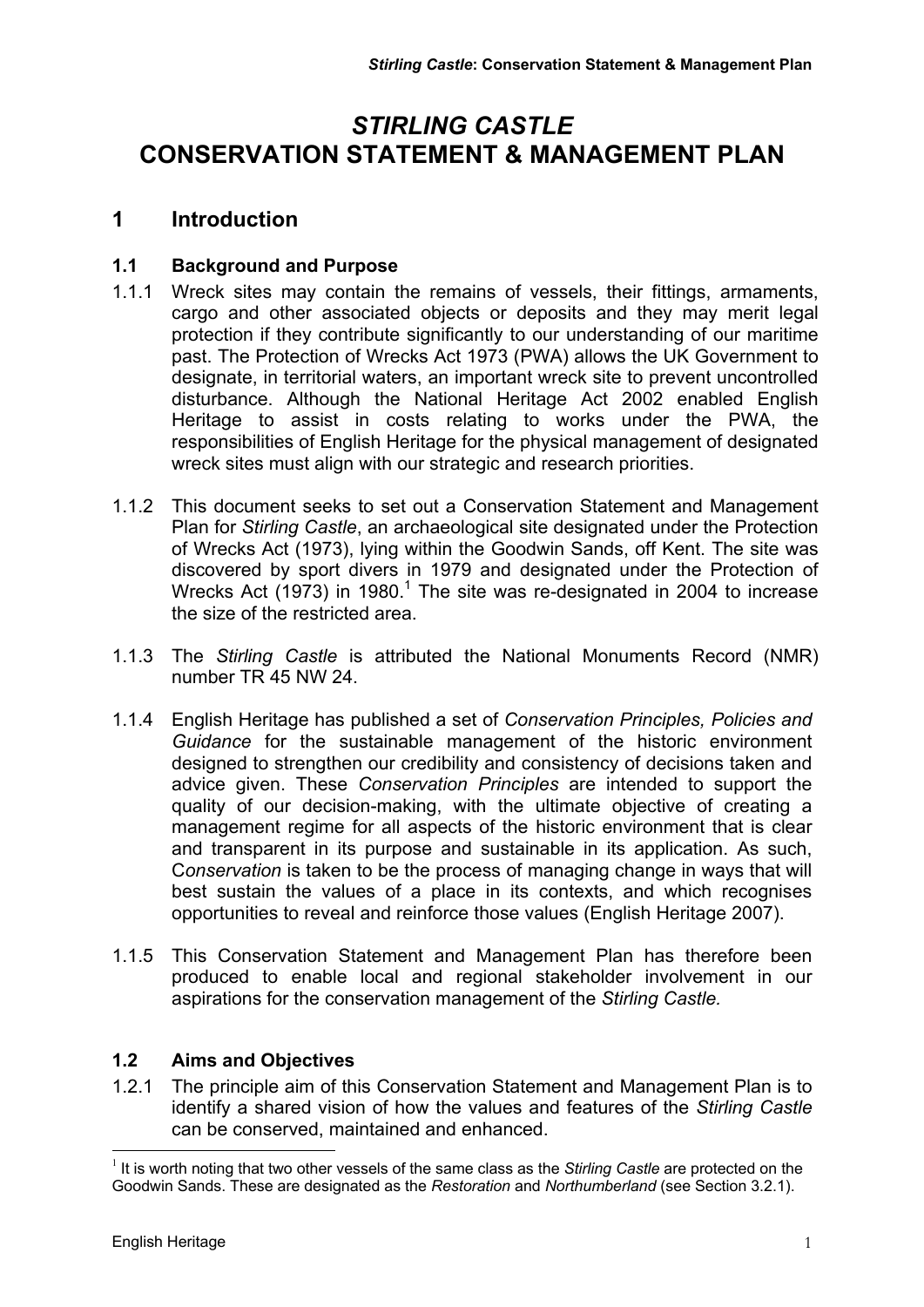- 1.2.2 This has been achieved through the following objectives;
	- Understanding the *Stirling Castle*
	- Assessing the significance of the *Stirling Castle*
	- Identifying where the significance of the *Stirling Castle* is vulnerable
	- Identifying policies for conserving the significance of the *Stirling Castle*
	- Realising the public value of conservation

#### **1.3 Scope**

- 1.3.1 In 1995, the Archaeological Diving Unit sought to determine factors affecting the stability of Protected Wreck sites (report ref. 95/30). This assessment considered the exposure of archaeological material, the probability of active degradation, site dynamics (energy) and sediment covering and concluded that many of the sites designated under the Protection of Wrecks Act (1973) are actively deteriorating.
- 1.3.2 This assessment was recently reconsidered by English Heritage which sought to place an understanding of the physical stability of (and therefore risk to) each designated wreck site against ongoing investigations (through incumbent licensees), ease of access for visitors and potential for wider awareness (publication, signage etc.). Practical measures that can conserve, maintain and enhance the values and features of the *Stirling Castle* identified as being at risk will be delivered through this Conservation Statement and Management Plan.
- 1.3.3 There are currently 60 wrecks designated in the UK under the Protection of Wrecks Act (1973). Access to these sites is managed through a licensing scheme and authorisation by the Secretary of State for Culture, Media and Sport. Of the 45 protected sites in England, five lie within the Goodwin Sands.

#### **1.4 Authorship**

- 1.4.1 Prepared by English Heritage, contributions to this draft Conservation Statement and Management Plan are currently being sought through stakeholder involvement. Full acknowledgements of those who contributed to, or were consulted on, its preparation will be presented in the final version.
- 1.4.2 This document is based on the English Heritage Standard for *Conservation Statements for English Heritage sites* (ref: EHS 0003:2005) and draws on generic management plans for shipwreck sites (e.g. Cederlund 2004).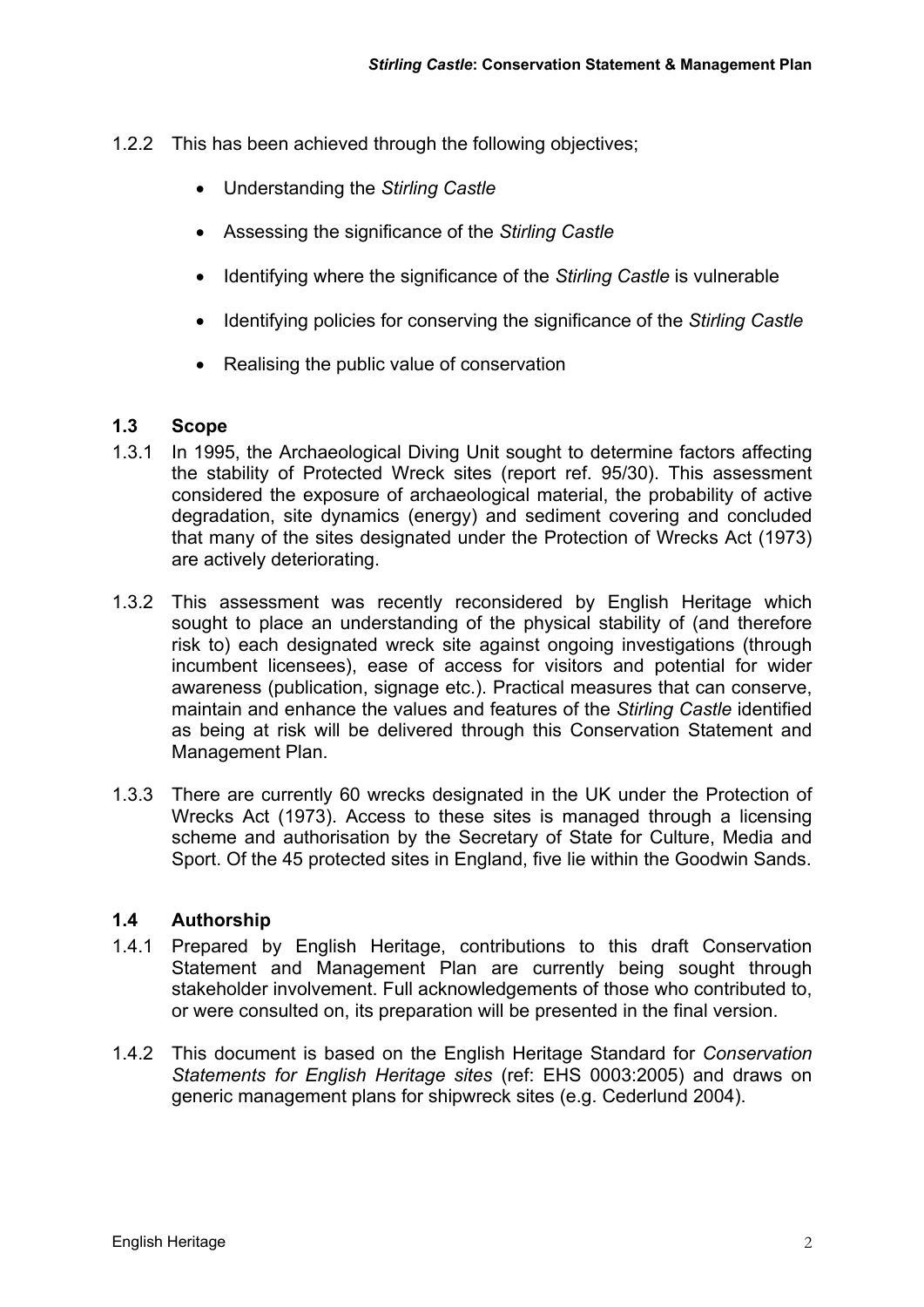#### **1.5 Status**

- 1.5.1 The final version of this report was adopted in November 2007. Notes on its status (in terms of revision) will be maintained.
- 1.5.2 A review of the Plan is scheduled for November 2008.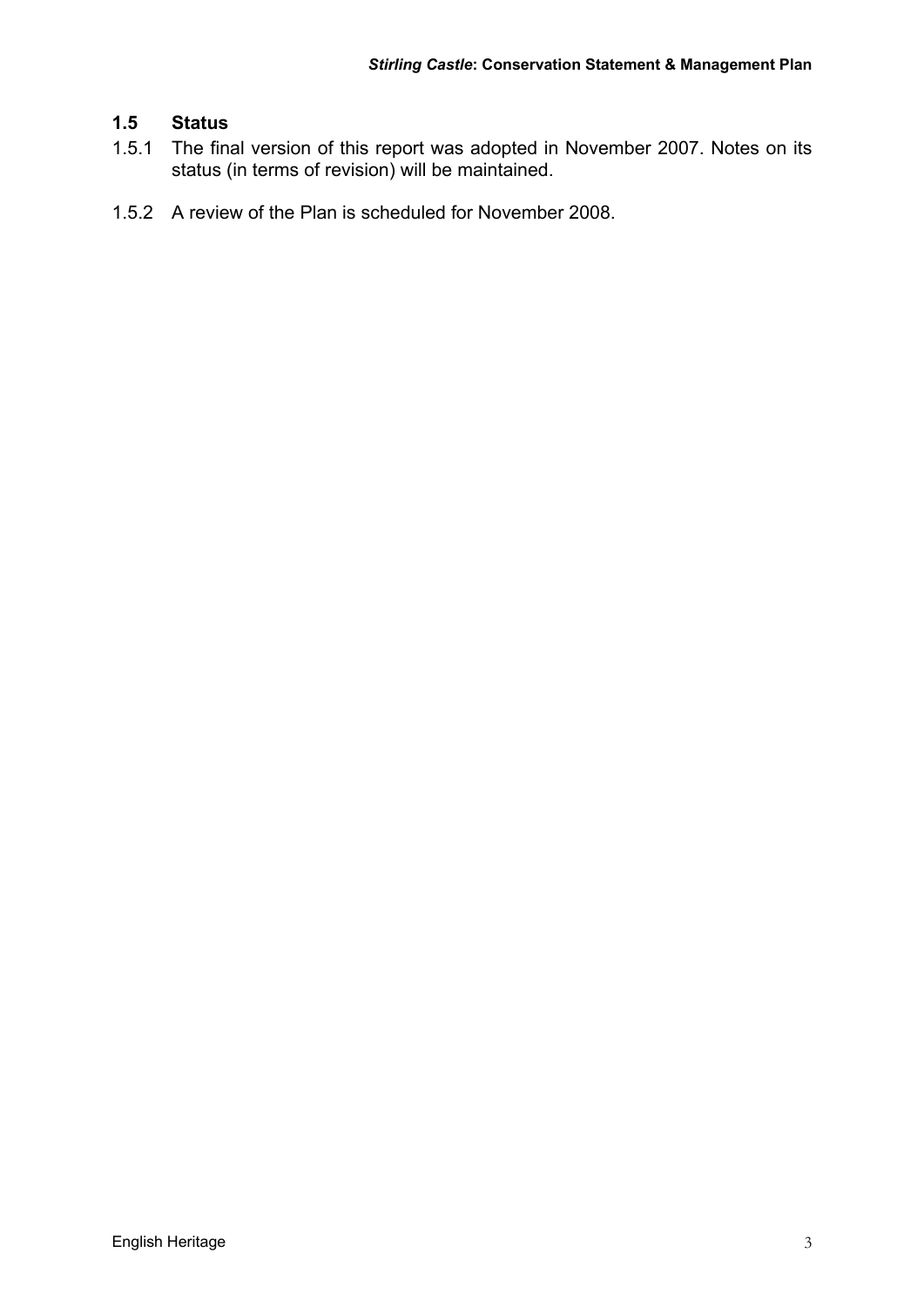#### **2 Understanding the** *Stirling Castle*

#### **2.1 Historical Development of the designated Site**

- 2.1.1 The Stirling Castle was a pre-Establishment<sup>2</sup> Third Rate Ship of the Line of 70 guns launched in 1699, and wrecked off Kent (on the Goodwin Sands) on the 27<sup>th</sup> November 1703. The site was discovered by sport divers in 1979 and designated the following year. The site was re-designated in 2004 to increase the size of the restricted area.
- 2.1.2 Documentary research on the biography of the *Stirling Castle* has previously been published (e.g. Chamberlain 2002 and Endsor 2004) and there is no requirement here to extensively repeat known information other than the following particulars, presented as a *Ship Biography* which draws together the main attributes of the site and provides a statement of the site's archaeological interest;
	- **Build** The *Stirling Castle* is of high importance as a ship-of-the-line built for Pepys' Restoration Navy and designed to maximise efficiency in battle. As one of only 20 such vessels to be built she is a rare form of construction of major significance for the period in which she was built, representing the birth of the *line of battle* ship. Alterations at Chatham to increase her tonnage in 1699 and a refit in 1701 are of moderate importance. The quality of the remains is better than at similar sites, namely *Restoration* and *Northumberland*, and the range of material on the seabed is of high importance with significant potential for the further study of the *Stirling Castle* and shipbuilding at the turn of the 18<sup>th</sup> century. Her construction at Deptford under the direction of John Shish adds extra interest to the build of this vessel. She is representative of a national type, constructed at an internationally renowned shipyard and had implications for the construction of vessels within both national and international dimensions.
	- **Use** The *Stirling Castle* is of high importance as a rare example of a naval vessel employed in key naval campaigns at the turn of the  $18<sup>th</sup>$  century. Her use as part of the Restoration Navy had far reaching implications for development of the English naval fleet and she was associated with highly significant people, places and events. A substantial artefact assemblage relating to a vessel engaged in battle survives and the wreck has high potential to understand life on board an early 18<sup>th</sup> century warship. The remains may be comparable to those of the *Anne*, a vessel of the Restoration navy preserved in beach deposits in Rye Bay. She is of national interest as a vessel of the Royal navy and was used in international context.
	- **Loss** The *Stirling Castle* is of high importance with regard to her loss, along with the third rates *Northumberland* and *Restoration* and the fourth rate *Mary* during the Great Storm of 1703. The enormous loss of life and the implications associated with the loss of a British naval vessel are also of high importance. The implications of her loss indicate importance within a national dimension of interest. She is also of interest within a local dimension as a vessel lost on the Goodwin Sands.

 $\frac{2}{100}$  On the 18<sup>th</sup> April 1706, the Admiralty approved the establishment of dimensions for ships of each rate. This establishment was to remain in force for thirteen years (Lavery 1983: 68).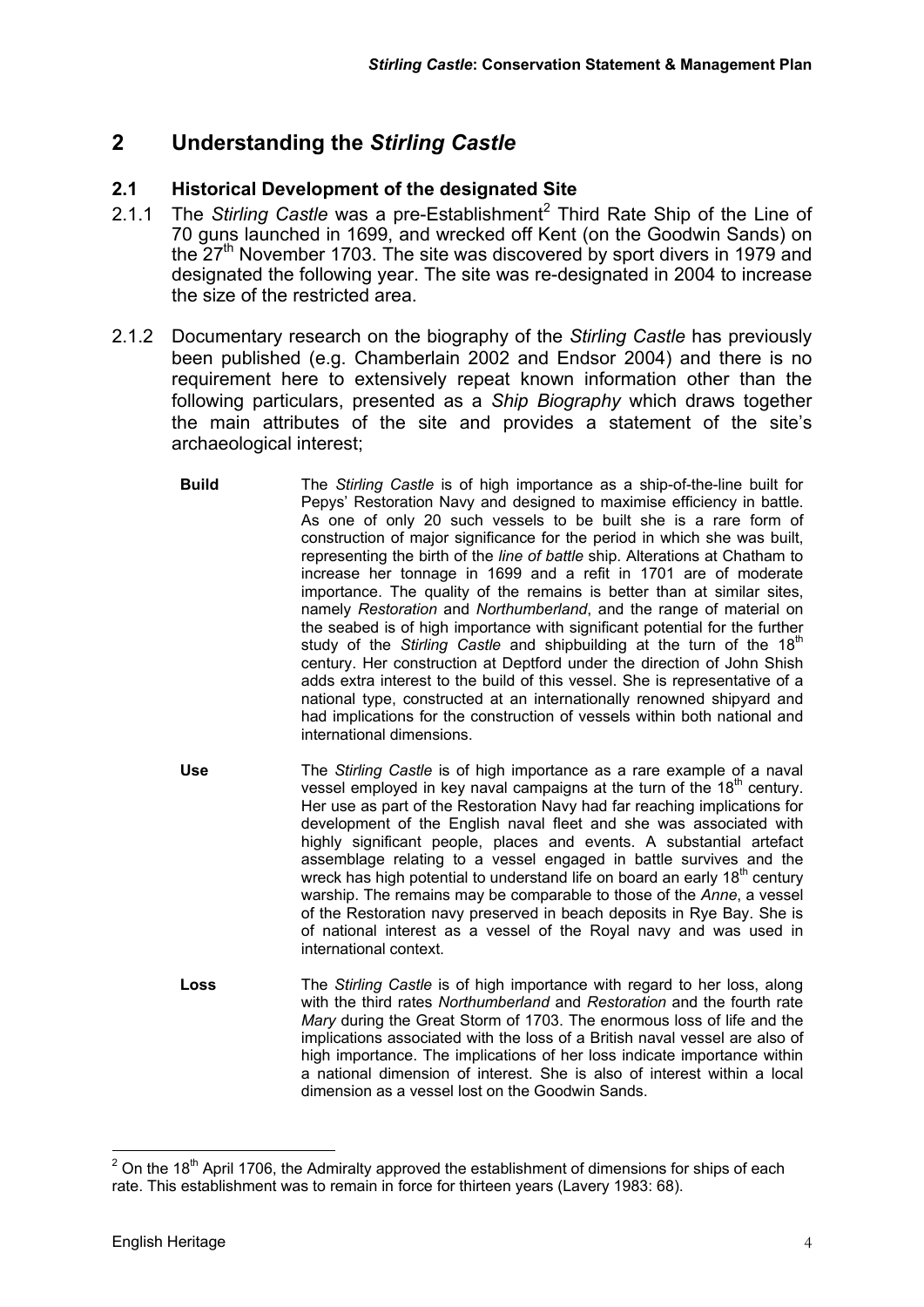- **Survival** The survival of the *Stirling Castle* is of high importance. Substantial surviving structure remains at the site along with a substantial artefact assemblage. The remains are coherent and in excellent condition. The processes affecting survival at the site are comparable to other wrecks on the Goodwin Sands, such as that of *Restoration* and *Northumberland*, and are of moderate importance. However, features of environmental processes within Goodwin Sands are of high importance. The quality of survival and the nature of the evidence suggest high potential for studies of the processes of survival and indicate interest within national and international dimensions. The site is also of interest as a local landmark.
- **Investigation** Despite much documentary and archaeological work more material is becoming uncovered as the sand level drops and much work remains to be done. The remains are thus of high importance. The site has significant potential for the development of methodological approaches to the protection of wrecks threatened by natural erosion. She is of interest as a potentially national significant project.

#### **2.2 Description of Surviving Features**

- 2.2.1 The Goodwin Sands consists of approximately 25 metres of fine sand resting on an Upper Chalk platform (British Geological Survey, Thames Estuary Sheet 51°N-00°, 1:250 000 Series). The *Stirling Castle* lies at a charted depth of 12.10m within a shallow gully in an area that had previously been a level plateau of sand near the North Sand Head, Goodwin Knoll. The site consists of fine sand with gravelly sand forming the base of the gully.
- 2.2.2 As a result of sand wave migration across North Goodwin, the wreck was discovered in 1979 by recreational divers. Archaeological deposits consist of the partially intact hull and internal structure of the *Stirling Castle*, with the bow lying to the west. The gun deck appears to survive, with debris from the upper deck and forecastle and quarterdecks collapsed upon it. The orlop deck is assumed to survive below it and the rudder survives *in situ*. Currently, archaeological material is partially covered by a sand overburden (Wessex Archaeology 2006).
- 2.2.3 Three principal areas of the monument have been identified, as follows (after Wessex Archaeology 2006a);
	- Area 1 What is believed to be the bow area of the wreck, and contains what are believed to be the remains of the forward part of the hull, including the forward parts of the upper, gun and orlop decks and hold and possibly part of the collapsed forecastle.
	- Area 2 What may loosely be described as the midships area and part of the stern area of the site. Surface deposits comprise the upper deck/gun deck, together with quarter deck debris. It is similar in character to Area 1 and a similar depth of stratigraphy may be expected.
	- Area 3 The stern of the vessel and includes the surviving sternpost, rudder, transom and associated timbers. The outboard side of the stern is scoured to its full surviving height except on the starboard quarter. This area appears to be highly unstable.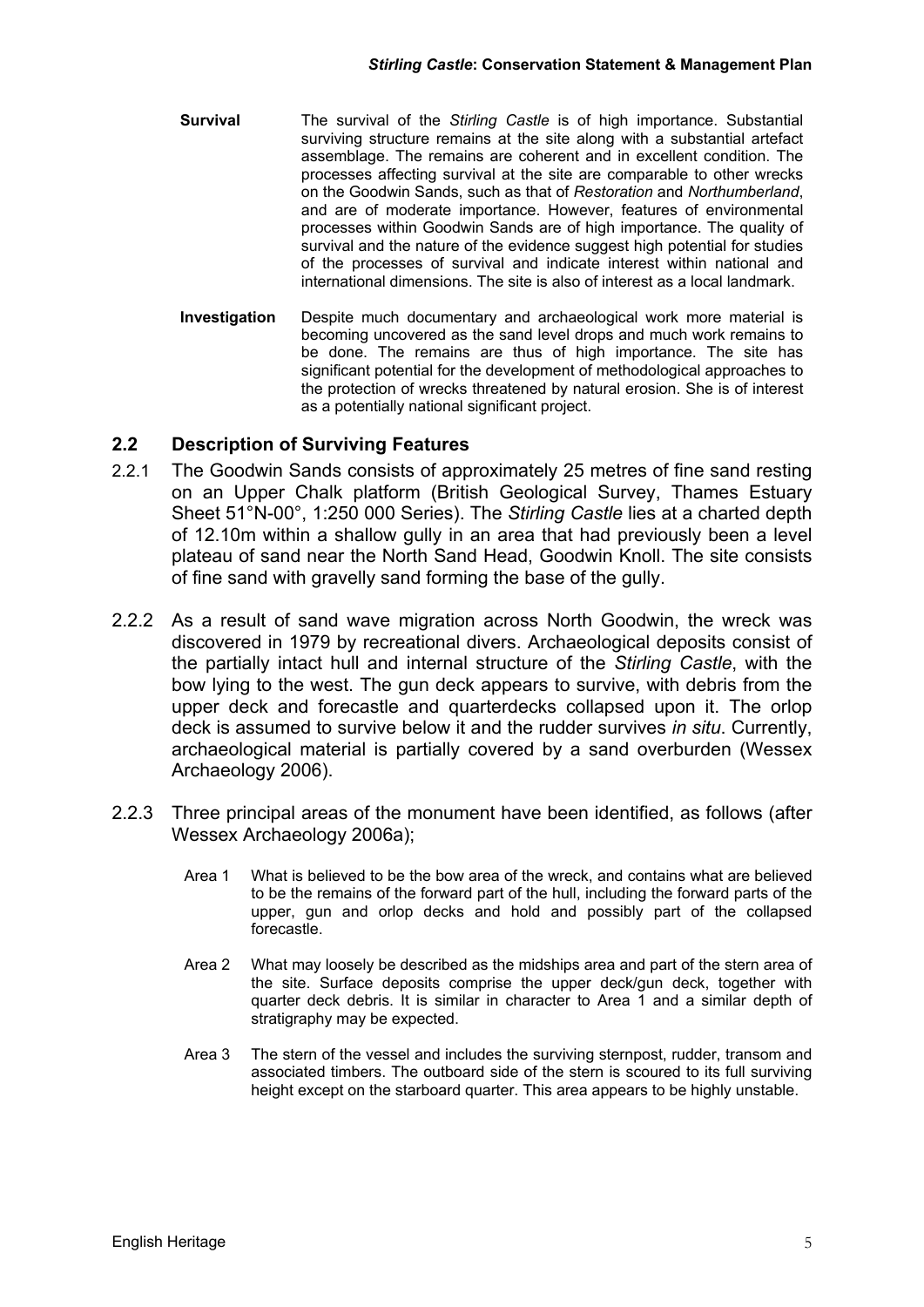#### **2.3 History of the Site**

- 2.3.1 In 1979, the wreck was dramatically reported to have been 'littered with human bones, organic artefacts, rope, intact gun carriages and much else. Divers looking down through hatches [saw] intact barrels stowed in tiers, and one claims to have seen a skeleton still clothed in a leather jacket' (Lyon 1980). It was also noted that the hull, deprived of the protection and the support of the sands, was deteriorating and priority for recovery was given to smaller and lighter artefacts which were in danger of being swept away by tidal movement.
- 2.3.2 Sand encroachment over the site in 1986 (ADU Report 003/1986) prevented additional investigation and further sediment accumulation continued until 1998.
- 2.3.3 Sand-wave migration in the northern area of the Goodwins is evidenced by a sandbank on the starboard side of the wreck that appeared to have moved to the northeast by *c.*200 metres between 1999 and 2000 (Peacock 2000a) causing a significant reduction in seabed levels over the whole site, particularly at the port quarter. This area of the hull and the stern has been subject to very significant scouring which has further removed sand that was supporting the outboard side of the hull, with the result that the port quarter and part of the stern have collapsed outwards. The site is therefore unstable and the structure of the vessel has been gradually collapsing over a number of years.
- 2.3.4 However, a comparison of multibeam data collected by the University of St Andrews in April 2005 and an earlier 2002 ADU dataset indicated that several metres of sediment had accreted in places around the stern and to the north east of the wreck since 2002, although substantial scour was identified in other areas (Bates *et al*, 2005). Further multibeam survey in 2006 confirmed that there had been no significant changes in sedimentation around the wreck, except for some accumulation near the stern. However, the monuments' stern-post and one of the attached transom cross-timbers was noted to have fallen further astern (Dean 2006).
- 2.3.5 A substantial amount material was recovered from the wreck throughout 1979 and 1980, with noteworthy artefacts comprising a bronze (Rupertino) gun and other armaments, a copper galley kettle, navigational instruments (including a significant wooden cross-staff) and possibly a bell (dated 1701), while evidence that led to the identity of the wreck was provided by the recovery of various items bearing the initials of the Captain and First Lieutenant of the *Stirling Castle*. However, Lyon has argued that as the *Stirling Castle* was launched in 1699, the bell noted above is more likely to have been recovered from either the *Northumberland* or *Restoration*, which were both launched in 1702 (Lyon 1980). In addition, Michael Hunt (Curator Ramsgate Maritime Museum) believes that the copper galley kettle on display in Ramsgate is from the *Northumberland* and not the *Stirling Castle* (Michael Hunt, pers. comm.).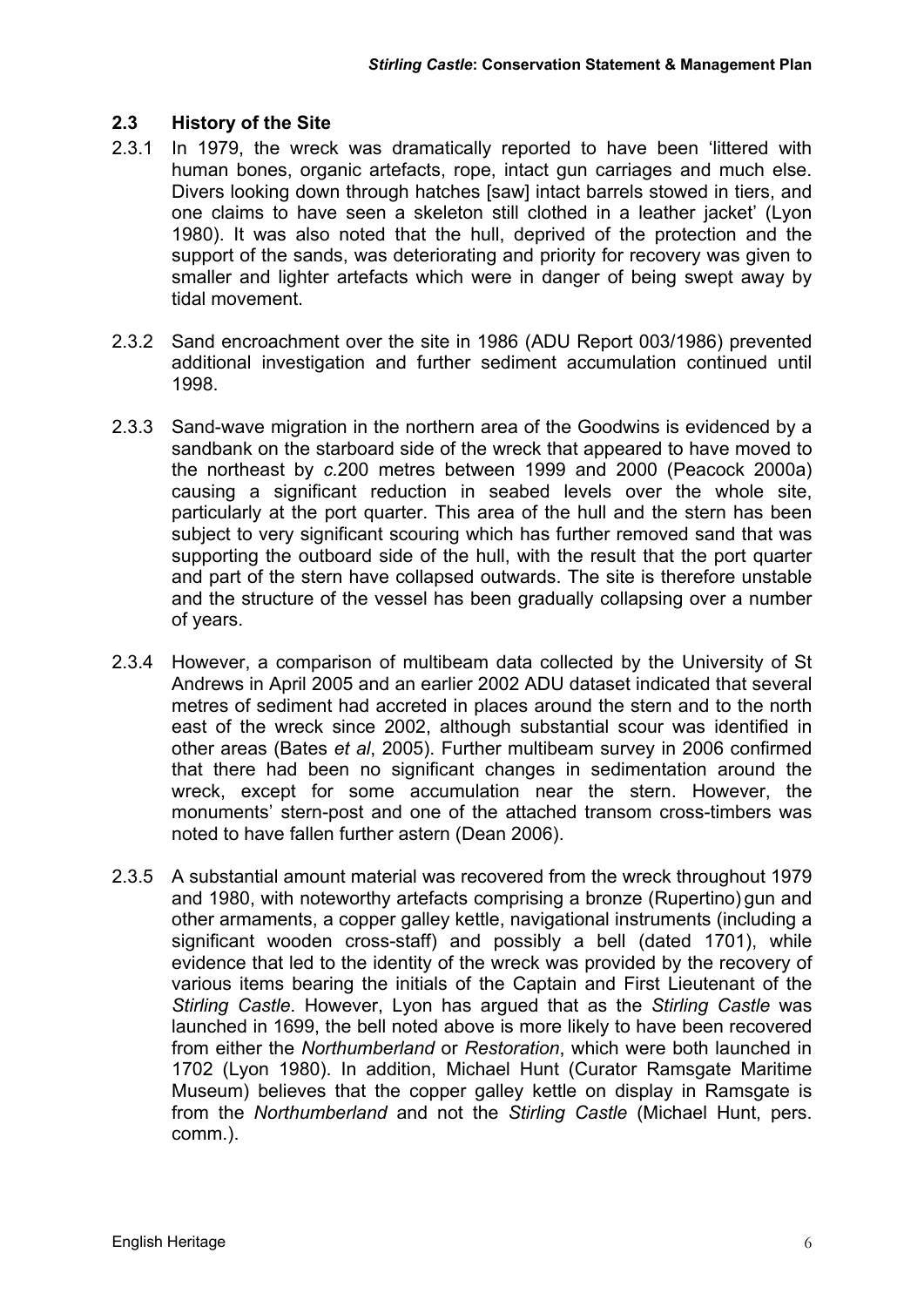2.3.6 Recovery of material appears to have been less intensive from 1980/1 as the wreck was noted to be disappearing beneath encroaching sand. In all, the collection from the *Stirling Castle* at the Ramsgate Maritime Museum comprises 305 artefacts raised between 1979 and 2002, including a complete gun carriage with cannon and truck wheels attached. This gun and carriage is currently undergoing conservation in Ramsgate, supported by the Heritage Lottery Fund. Additional material has been accessioned by the National Maritime Museum and some artefacts remain in storage by the Isle of Thanet Archaeological Society.

#### **2.4 Ownership, Management and Current Use**

- 2.4.1 The *Stirling Castle* was purchased outright by the Isle of Thanet Archaeological Unit (now the Isle of Thanet Archaeological Society) in 1980 from the Ministry of Defence. Items of personal property remaining within the wreck appear to have been purchased by 1982 (Isle of Thanet Archaeological Society archive). In 1982, the Society sold 64 shares in the *Stirling Castle* as a fundraising event. The seabed within the restricted area and around the Goodwin Sands is owned by the Crown.
- 2.4.2 The *Stirling Castle* is an emotive subject at local level within the maritime heritage community at Ramsgate and forms one of four current Protected Wreck sites on the Goodwin Sands. In addition, the site gained national interest in 2003 when the *Stirling Castle* was featured in an episode of Channel 4's *Wreck Detectives*.
- 2.4.3 Although physical access to the designated site is restricted to licensed divers, the material archive is dispersed between four principal collections; material in private ownership, the collection held by the Trust for Thanet Archaeology, the collection in Ramsgate's Maritime Museum and a collection in the National Maritime Museum.
- 2.4.4 In terms of access to the material and its presentation, the Goodwins Gallery and 'Gun Room' at the Ramsgate Maritime Museum provides the only opportunity for interpretation, though a DCMS Information Board (addressing all four Protected Wreck sites in the vicinity) is sited towards the northern quarter of Ramsgate Harbour.
- 2.4.5 The nearest English Heritage Property to the *Stirling Castle* is Deal Castle, which overlooks the Goodwin Sands, there is currently no provision for interpretative material there. In addition, there is no interpretative material available for divers wishing to visit the site on the seabed.
- 2.4.6 A popular account entitled *The Goodwin Sands Man-of-War* was privately published by David Chamberlain in 2002 and was preceded by small articles published in the *International Journal of Nautical Archaeology* and *Archaeologia Cantiana*. Other than an archaeological summary by Fenwick & Gale (1998) and digital dissemination of recent survey work, no comprehensive work on the *Stirling Castle* has been published, except for popular accounts (see, for example, Peacock 2000b).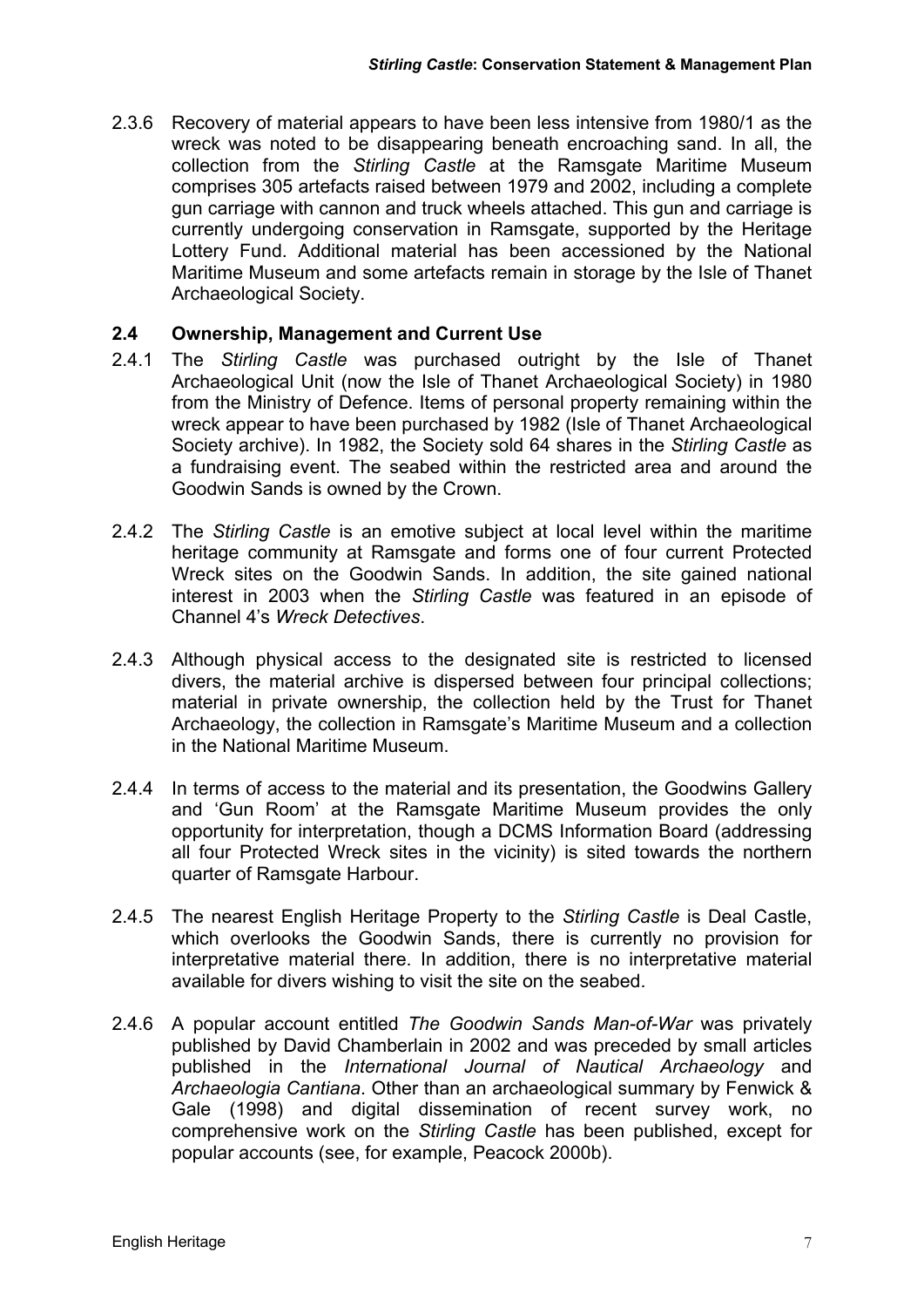- 2.4.7 Although the site is managed by English Heritage and was assessed by the Contractor for Archaeological Services in Relation to the Protection of Wrecks Act (1973) in 2006, on-going survey and monitoring work is largely undertaken through licensed activity by local community members, with archaeological advice provided by a Nominated Archaeologist and other specialists as required. There has been considerable local investment in the site in recent years through licensed activity; ten licences, including amendments, have been issued for the *Stirling Castle* between May 2003 and December 2006, reflecting sustained interest in the site.
- 2.4.8 However, as with all submerged wreck sites, physical access to the *Stirling Castle* can only be undertaken by divers, although it is conceded that Remotely Operated Vehicles (ROV's) may enable greater access in the future.

#### **2.5 Gaps in Existing Knowledge**

- 2.5.1 While not comprehensively published, records to establish the build, use and loss of the *Stirling Castle* have been identifed, and include records held in the National Archives, Kew. This material includes Ships' Pay Books (ADM 33/230), Logs (ADM 51/4355 & 52/291) and Muster Lists (ADM 36/3605 & 3606) although further research into the ships' 1701 re-build is required. Therefore, the weakest part of the ship-biography is in investigation and the archaeological synthesis of work undertaken since discovery in 1979.
- 2.5.2 The desk-based assessment of the *Stirling Castle* undertaken in 2003 summarised the archaeological history of the site and noted that an evaluation of artefacts recovered should be undertaken (see Appendix I).
- 2.5.3 As such, a formal programme of staged assessment and research is required to contribute towards a fuller understanding the site in its entirety.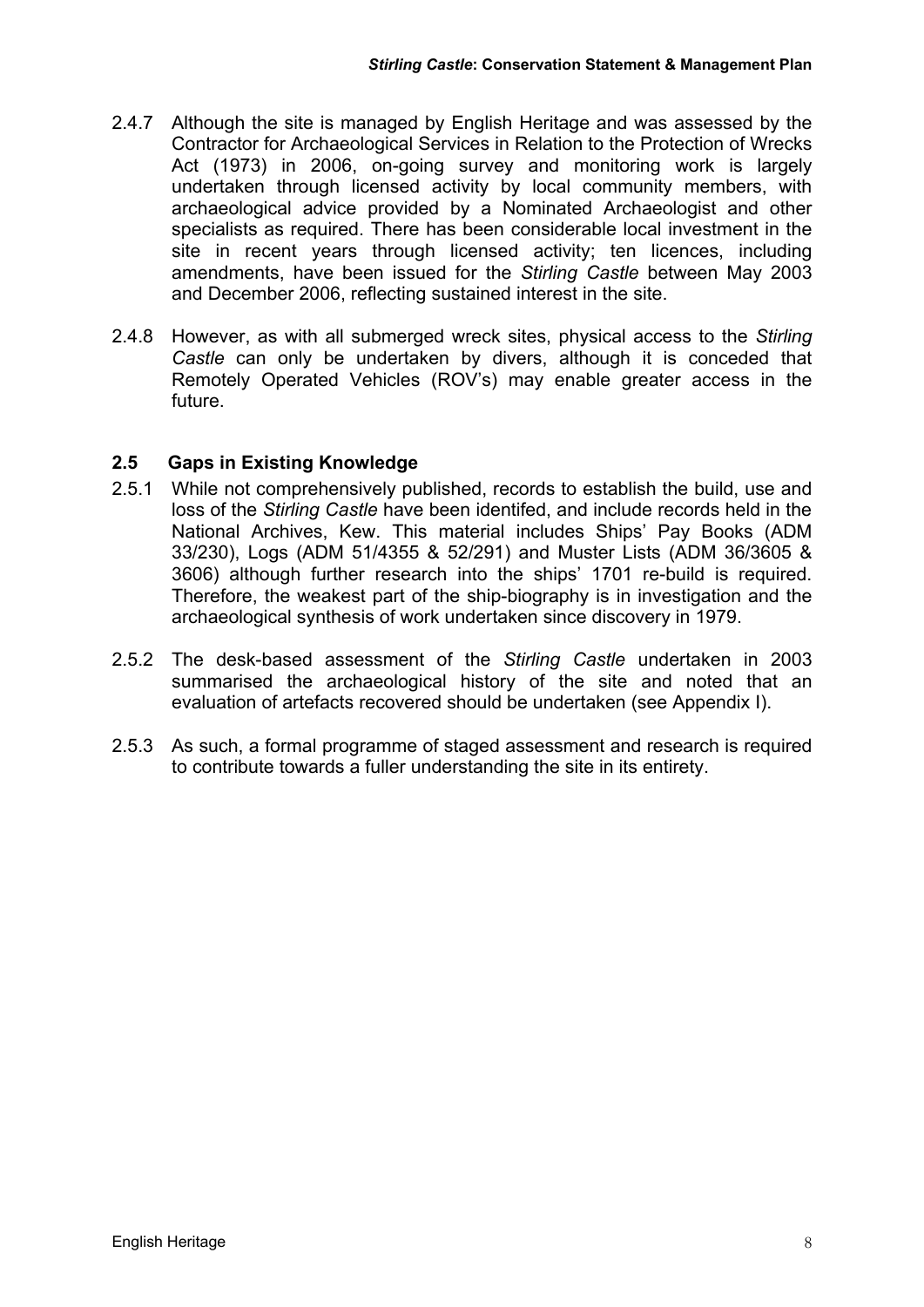#### **3 Assessment of Significance**

#### **3.1 Basis for Assessment of Significance**

- 3.1.1 *Significance* means *the sum of the cultural and natural heritage values of a place* (English Heritage 2007). Cultural heritage value has many aspects, including the potential of a place to yield primary information about past human activity (evidential value, which includes archaeological value), the ways in which it can provide direct links to past people, events and aspects of life (historical value), the ways in which people respond to a place through sensory and intellectual experience of it (aesthetic value, which includes architectural value) and the meanings of a place for the people who identify with it, and communities for whom it is part of their collective memory (communal value).
- 3.1.2 In addition, the historic environment is a cultural and natural heritage resource shared by communities characterised not just by geographical location but also by common interests and values. As such, emphasis may be placed upon important consequential (technically, 'instrumental') benefits or potential, for example as an educational, recreational, or economic resource, which the historic environment provides. The seamless cultural and natural strands of the historic environment are a vital part of everyone's heritage, held in stewardship for the benefit of future generations.
- 3.1.3 The basis for assessing significance therefore enables consideration of the varying degrees of significance of different elements of the site. By identifying those elements which are vital to its significance and so must not be lost or compromised, we are able to identify elements which are of lesser value, and elements which have little value or detract from the significance of the site.

#### **3.2 Statement of Significance**

3.2.1 The *Stirling Castle* was one of sixteen Third Rates of 70 guns rebuilt between 1697 and 1706. It is worth noting the fate and status of the fifteen other vessels of this rebuilding programme; $3<sup>3</sup>$ 

| <b>Name</b>          | Launched | End            | <b>Designation</b>       | <b>Notes</b>              |
|----------------------|----------|----------------|--------------------------|---------------------------|
| Resolution           | 1698     | Foundered 1703 | Designated 2006          | Identity not<br>confirmed |
| <b>Burford</b>       | 1699     | Wrecked 1719   |                          |                           |
| Eagle                | 1699     | Wrecked 1707   | Designated 1975          | Identity not<br>confirmed |
| Expedition           | 1699     | Rebuilt 1714   |                          |                           |
| Kent                 | 1699     | Rebuilt 1724   |                          |                           |
| <b>Suffolk</b>       | 1699     | Rebuilt 1718   |                          |                           |
| Berwick              | 1700     | Broken up 1723 |                          |                           |
| Edgar                | 1700     | Rebuilt 1709   | $\overline{\phantom{0}}$ |                           |
| Essex                | 1700     | Rebuilt 1713   |                          |                           |
| Grafton              | 1700     | Captured 1707  |                          |                           |
| <b>Hampton Court</b> | 1701     | Captured 1707  |                          |                           |
| Lennox               | 1701     | Rebuilt 1723   |                          |                           |

<sup>&</sup>lt;sup>3</sup> After Lavery 1983, page 166

 $\overline{a}$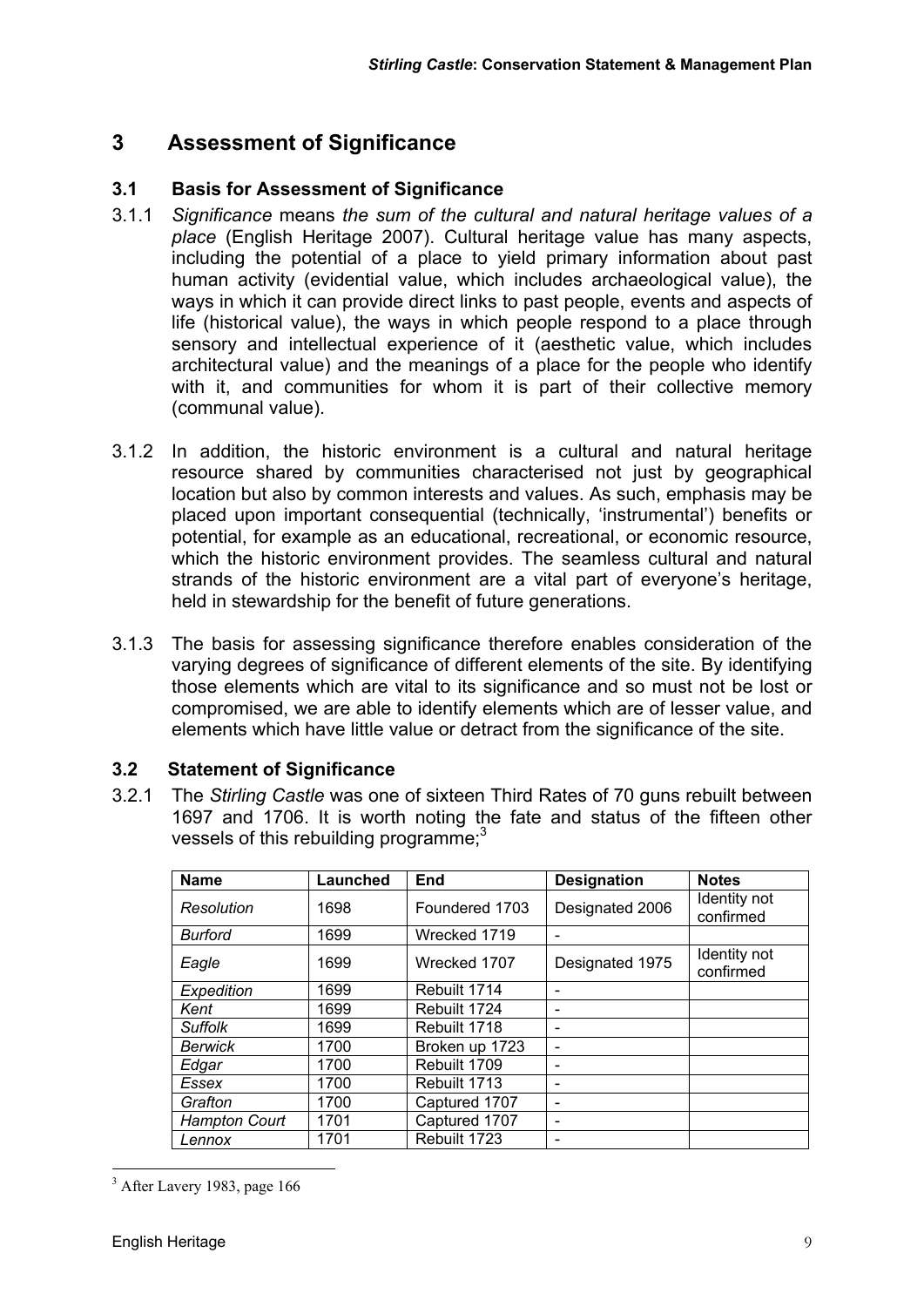| Northumberland | 1702 | Wrecked 1703  | Designated 1981 | Identity not<br>confirmed |
|----------------|------|---------------|-----------------|---------------------------|
| Restoration    | 1702 | Wrecked 1703  | Designated 1981 | Identity not<br>confirmed |
| Elizabeth      | 1704 | Captured 1704 | -               |                           |

- 3.2.2 Representing the only identified Third Rate of 70 guns in the archaeological record, the aesthetic value of the *Stirling Castle* as a warship is therefore closely tied to its evidential value on the seabed in terms of its historical context and technological development. Pepys' shipbuilding programme of 1677, for example, was affected by the supply of timber for the English Civil War, the Great Fire of London and the general expansion of the navy had taken its toll on the availability of suitable wood. Construction of the *Thirty Ships* was delayed and compromises were made because of a lack of large timber elements (Lavery 1983: 49). For the frames of the new warships, one solution was to mortise a triangular shaped wooden chock (butt-chock) into particular futtocks. The use of frame butt-chocks in the construction of the Stirling Castle was recorded in 1999 (DSM log, 5<sup>th</sup> July 1999, Seadive archive) and represents rare evidence of the methods employed to counter the inadequate supply of suitable grown timber, despite her rebuild in 1699.
- 3.2.3 Additionally, the recovery of a wooden fixed block from the wreck in 2002 may provide evidence on the introduction of the ship's steering wheel (Endsor 2004) and could also be related to the rebuild of the *Stirling Castle* in 1701. The date of its introduction of the steering wheel has been the subject of some debate and the block, into which is set a pair of angled sheaves, may have formed a component of the steering rope mechanism connected to the tiller. Endsor (2004) argues that the *Stirling Castle* may have been fitted with both a steering wheel and the earlier whipstaff. If so, then the *Stirling Castle*  provides archaeological evidence for this important transition in steering mechanisms for warships.
- 3.2.4 Although further historical information may be derived from continued archaeological investigation and assessment, the monument's instrumental and historical value can be related to its participation in the War of Spanish Succession (1701-13) and subsequent loss during the *Great Storm* of 1703 (see Brayne 2003) as well as its association with Pepys and the development of the *line of battle* fleet.
- 3.2.5 Members of the local community maintain a keen interest in the site and may be viewed as unofficial 'custodians'; some members of the community have even published personal accounts of research and investigation (e.g. Chamberlain 2002), while wider instrumental and community value can be discerned through principles of integrated management and stakeholder involvement. In 1983 for example, the East Kent Maritime Trust (EKMT) was formed as a Registered Charity following an initiative of Thanet District Council. The Trust aims to raise awareness of the 'unparalleled maritime and associated heritage of East Kent' through local museums and a wide range of educational activities including support for the Goodwins Joint Action Group (G/JAG). This Group seeks to operate a coordinated management model to deal with local maritime heritage interests associated with the Goodwins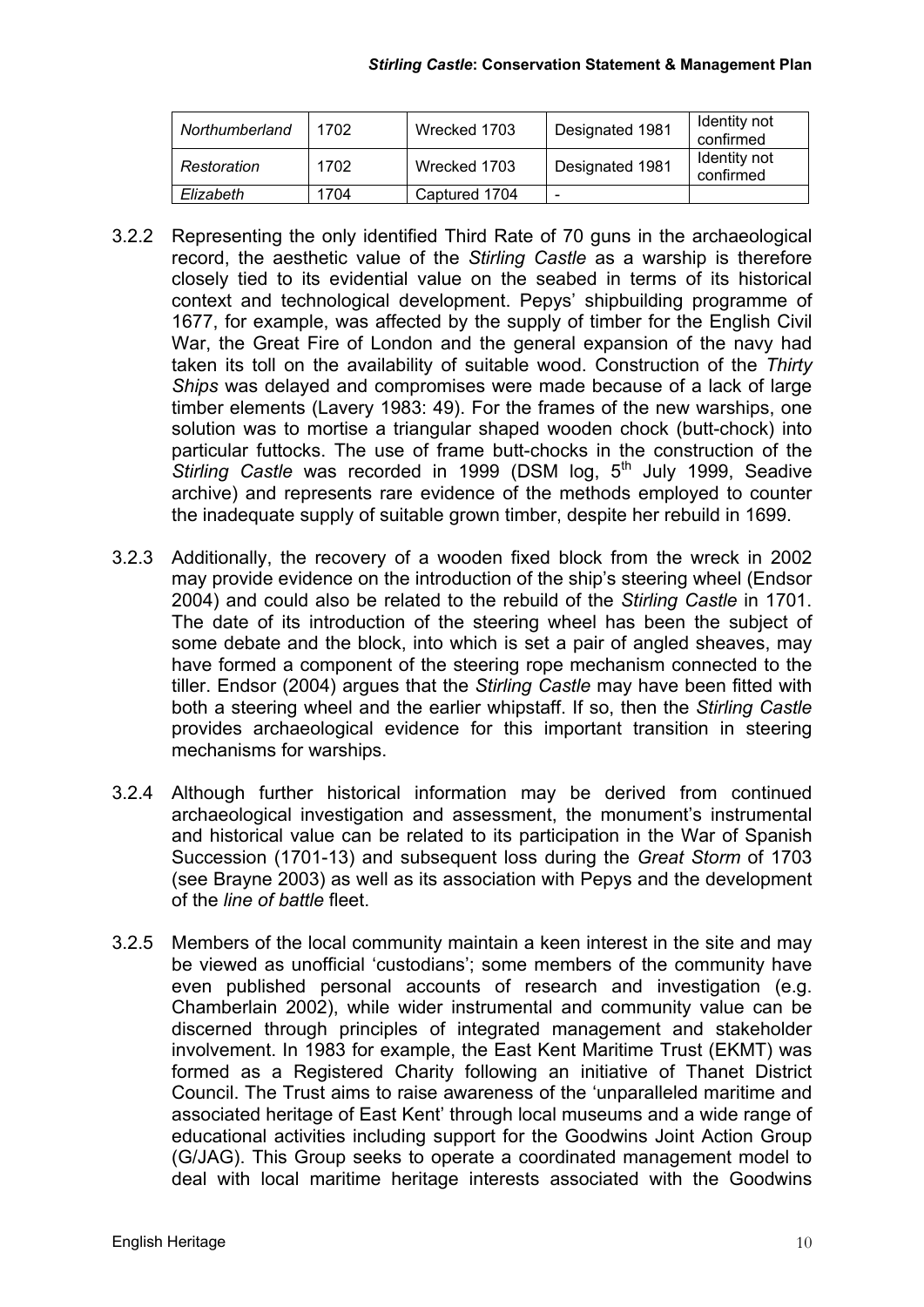through activities and heritage champions. The Group also seeks to raise awareness of the local maritime heritage value through membership, including representatives of county and district local authorities, archaeological contractors, divers, boatmen's associations and English Heritage.

- 3.2.6 In addition, the adjacent East Kent Coast Maritime Natural Area is similarly valued for named chalk marine cave and reef habitats are of international importance while the *Stirling Castle* may also be seen to provide an instrumental recreational (and therefore economic) resource by virtue of 'diving tourism' while (local) educational value may be viewed in relation to interpretative material available in Ramsgate.
- 3.2.7 Whereas historical, communal and instrumental values contribute to the assessment of significance of the *Stirling Castle*, these values cannot standalone. Without continued and sustained aesthetic and potential future evidential value, interest in the *Stirling Castle* would be diminished. As such, extant material remains on the seabed are vital to the significance of the site and must therefore not be lost or compromised.
- 3.2.8 The following table seeks to summarise these values of the *Stirling Castle* as a whole, by noting how those values relate to the surviving fabric and its constituent parts;
	- **Aesthetic** Relating to the ways in which people respond to the *Stirling Castle* through sensory and intellectual experience of it, the wrecks' strength lies in it being a warship of the pre-establishment Restoration Navy. She was one of Pepys' Thirty Ships of 1677, forming the first great shipbuilding programme, and one of the sixteen Third Rates to have been rebuilt between 1697 and 1704.
	- **Communal** Relating to the meanings of the *Stirling Castle* for the people who identify with it, and whose collective memory it holds, places and community members have a long history of association with the wreck from the Deal and Ramsgate boatmen rescuing survivors to more recent investigation and survey and the accession of material by Ramsgate's maritime museum.
	- **Evidential** Relating to the potential of the *Stirling Castle* to yield primary information about past human activity, limited evaluation, excavation and chance recovery has indicated survival of substantial elements of hull structure, fittings, armaments and other associated objects or deposits.
	- **Historical** Relating to the ways in which the *Stirling Castle* can provide direct links to past people, events and aspects of life, the wreck is identified with famous personalities and military campaigns. Documentary evidence allows for an understanding of the wrecking event while archaeological material recovered from the site provides insights into shipboard life.
	- **Instrumental** Economic, educational, recreational and other benefits which exist as a consequence of the cultural or natural heritage values of the *Stirling Castle* may be identified in its value as a visited dive site of historic interest, museum display and its co-location with other Protected Wreck Sites within the Goodwin Sands.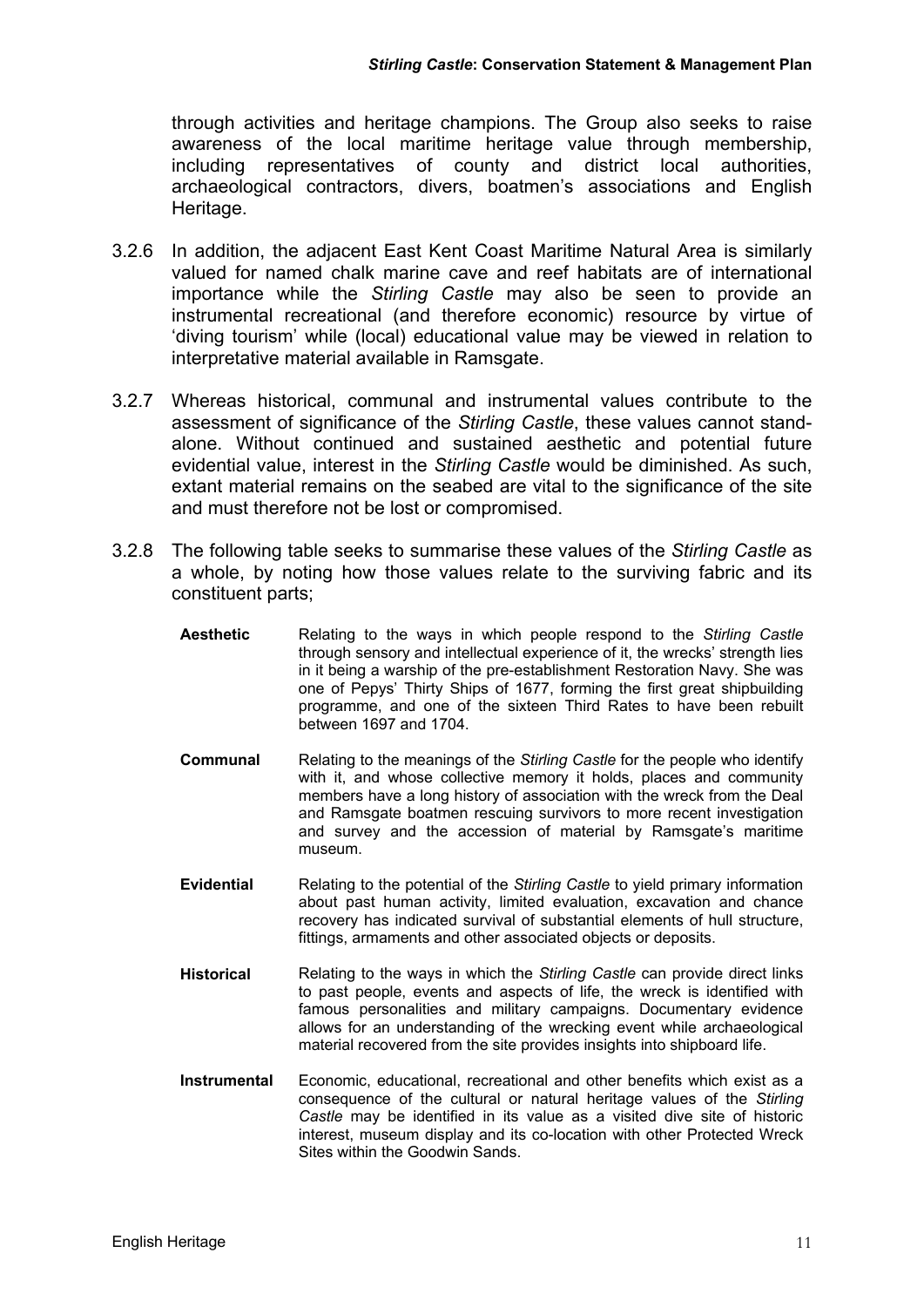#### **3.3 Gaps in Understanding Significance**

3.3.1 Despite the acknowledged need for a formal programme of staged assessment and research, the assessment of significance has not been acutely hindered by any gaps in knowledge identified in Section 2.4 above. However, certain key gaps in our understanding of the significance of the component parts of the site may need to be filled so these significances can contribute to informing its future conservation management. Most notable among these gaps would be the documentary identification of material recovered from the site (contributing to our understanding of the evidential value of remaining components) and a comprehensive understanding and recognition of the community value of the *Stirling Castle* within the wider character of the Goodwin Sands.

#### **3.4 Statutory and Other Designations**

- 3.4.1 In June 1980, a 50m area surrounding the wreck had been protected (SI 1980/645) though this was later amended to effect a more accurate position (SI 1980/1306). Further designation in 2004 expanded the restricted area to 300m.
- 3.4.2 Statutory Instrument 2004/2393 therefore affords protection to a circular area of seabed (radius 300m) around position 51° 16.4561N 01° 30.4121E (WGS84) under the Protection of Wrecks Act (1973). This restricted area relates specifically to the *Stirling Castle*.
- 3.4.3 The Goodwin Sands lies within the East Kent Coast Maritime Natural Area. The concept of Natural Areas was a response by English Nature to the EU Convention on Biological Diversity signed by the UK Government in 1992. They are intended to provide a framework for an integrated approach to nature conservation and are defined in the UK Biodiversity Action Plan as 'biogeographic zones which reflect the geological foundation, the natural systems and processes and the wildlife in different parts of England, and provide a framework for setting objectives for nature conservation'.
- 3.4.4 In addition, Section 40 of the Natural Environment and Rural Communities Act (2006) places a duty on all public bodies to have regard to biodiversity. Guidance for this duty is due to be published in early 2007.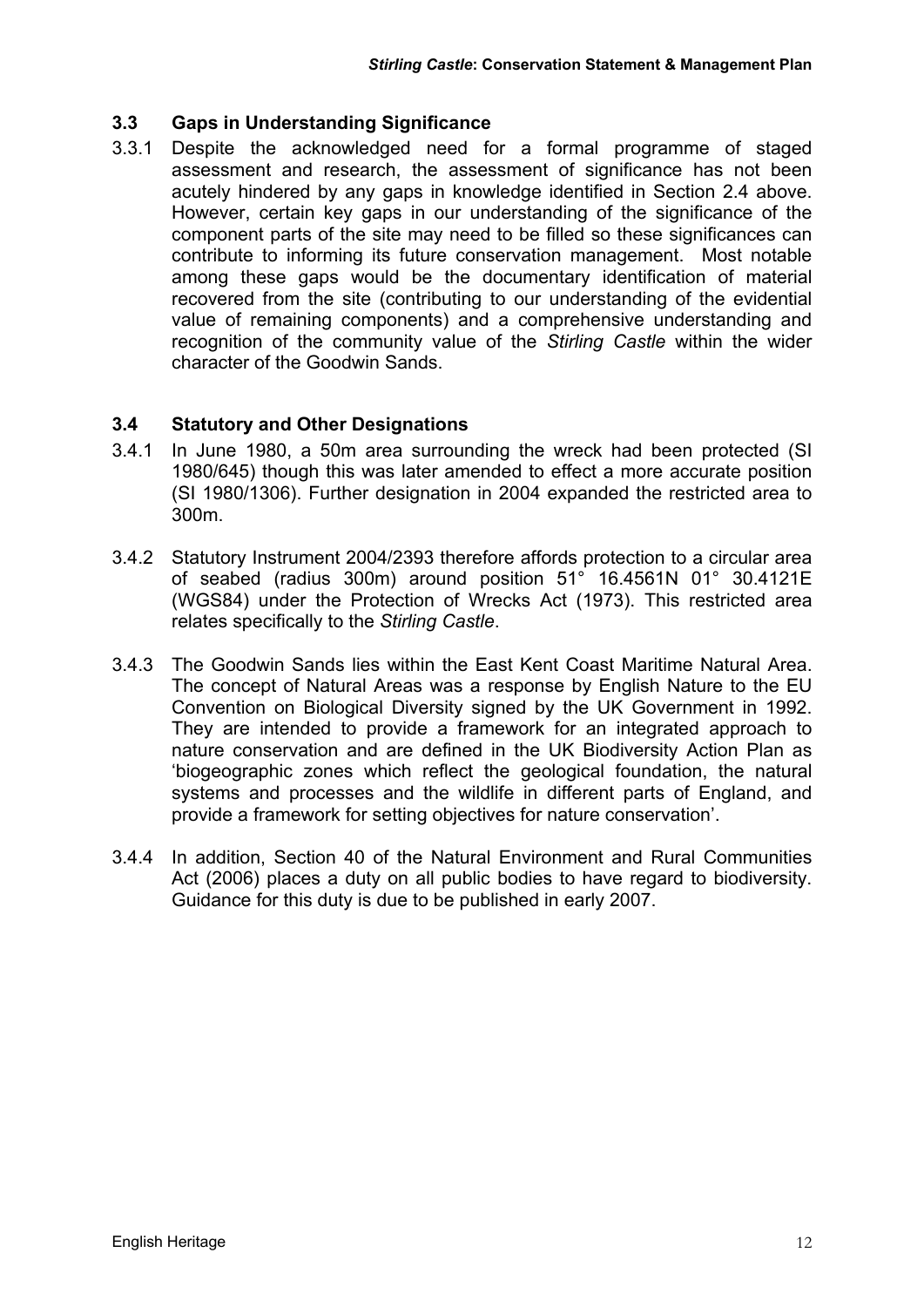#### **4 Issues and Vulnerability**

#### **4.1 Introduction**

- 4.1.1 This section summarises the main conservation and management issues that specifically affect, or may affect, the significance of the wreck site and its component parts and elements. The ways in which the significance of the site may be vulnerable will also be identified.
- 4.1.2 Vulnerability (and therefore risk) may be assessed against environmental factors (such as natural processes) and human impacts on the site, including the setting. Commissioned research is being undertaken to assess site specific marine environments to provide a better understanding of the level of risk to assets or whether a site is in a stable condition. Current assessment may indicate that such sites are at medium or high risk, unless they are completely buried below bed level during successive tidal cycles.
- 4.1.3 It is accepted that all wreck sites are vulnerable simply because of the nature of their environment, though sites will be considered to be at risk when there is a threat of damage, decay or loss of the monument. However, damage, deterioration or loss of the monument through natural or other impacts will not necessarily be considered to put the monument at risk if there is a programme of positive management. Practical measures that affect site stability, preservation *in situ* and increased visitor access will be addressed here, while the necessity to address the site's post-excavation back-log is recognised (see also section 4.7).
- 4.1.4 Issues relate specifically to the values identified in Section 3.2 above and are presented here thematically rather than in order of severity or priority for remedial action. Relevant issues cover a wide range, including - but not restricted to;
	- The physical condition of the site and its setting;
	- Conservation and presentation philosophy;
	- Visitor and other legal/ownership requirements;
	- The existence (or lack) of appropriate uses;
	- Resources, including financial constraints and availability of skills;
	- Lack of information or understanding about aspects of the site, and;
	- Conflicts between different types of significance.

#### **4.2 The Physical Condition of the Site and its Setting**

4.2.1 It is known that despite a clockwise tidal trend, the Goodwin Sands change morphology on a seasonal and anticlockwise rotational basis (Cloet 1954: 204) and that aerial photography has revealed that North Sand Head may be the pivot for the rotation (Larn & Larn 1995). Exposure of the *Stirling Castle* in 1979, and again in 1998, is associated with the rotation of the Sands (though it is possible that sand aggregate extraction for infill during the recent redevelopment of Dover Harbour is relevant to the sedimentary dynamics).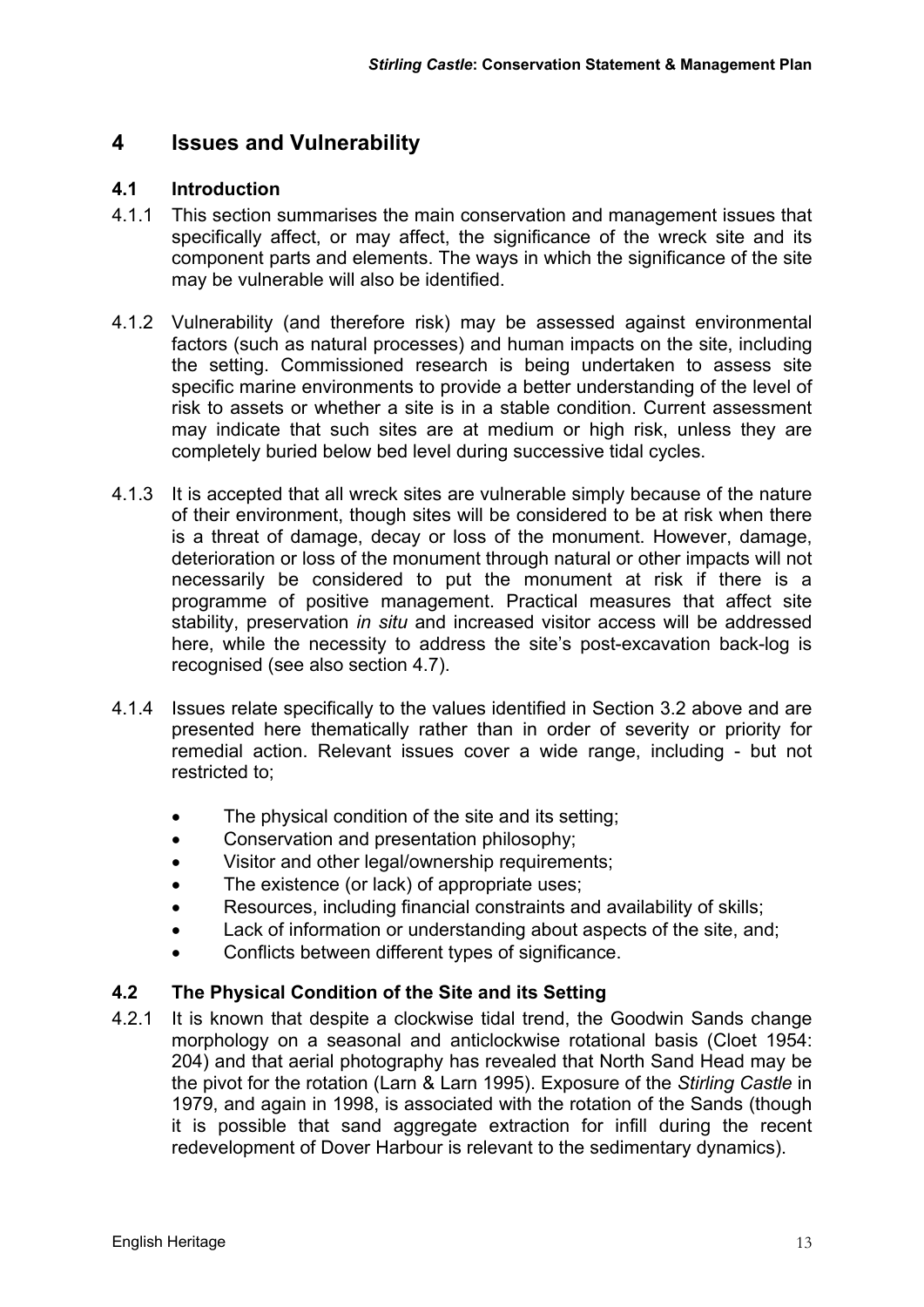- 4.2.2 The condition of the ship's structure and artefacts has been excellent due to burial in an anaerobic environment under mobile sand though significant changes in the depth of burial, degree of exposure and artefact condition have been observed throughout the site since its discovery. As a response to quantify this natural change, English Heritage commissioned the University of St Andrews, supported by the Aggregates Levy Sustainability Fund, to undertake a study to optimise the potential of geophysical remote survey equipment for the rapid, detailed investigation of submerged archaeological sites and their immediate surroundings. The *Stirling Castle* formed a test site for the study (see Bates *et al* 2005).
- 4.2.3 Analysis of the changes in sediment profile around the monument indicated that there had been a general accretion of sediment between 2002 and 2006, although part of the wreck mound appeared to have subsided into a scour pit to the east of the site (www.st-andrews.ac.uk/rasse/index.html). The structural cohesion of the surviving hull has therefore been lost in places, with the result that at least part of the port side has been observed by the Licensee to have collapsed outwards, with resultant slumping of deck(s) and a loss of archaeological deposits from within (Wessex Archaeology 2006).
- 4.2.4 Based on the observed increase in sediment height, and assuming a continuation of the observed accretion process, the rate of accretion will not be sufficiently great as to completely bury the wreck site, and so protect it, in the next decade (www.st-andrews.ac.uk/rasse/index.html).

#### **4.3 Conservation and Presentation Philosophy**

- 4.3.1 Although a detailed site plan is yet to be published and no comprehensive account of quantifiable changes in condition has been undertaken, it is clear that the site is highly unstable.
- 4.3.2 It is therefore acknowledged that there has been a serious deterioration in the overall condition of the monument and long-term survival of the ship and its contents can only be achieved by reburial or by recovery and conservation. The site is extremely vulnerable to destruction and the processes of sand movement around the wreck are not understood. The continuing exposure of the wreck means that much of the site and its contents could be lost within a few years.
- 4.3.3 Despite evidential and aesthetic value of the *Stirling Castle* being of vital significance to the site, *in situ* management of the entire hull may no longer be appropriate. Rather, selective *stabilisation* ought to be considered as a management option for the site.
- 4.3.4 As noted in Section 2.3 above, Deal Castle is the nearest English Heritage Property to the *Stirling Castle* which also overlooks four other Protected Wreck sites on the Goodwin Sands. There is obvious opportunity to provide interpretative material and appropriate signage for the wider marine historic environment within the Castle.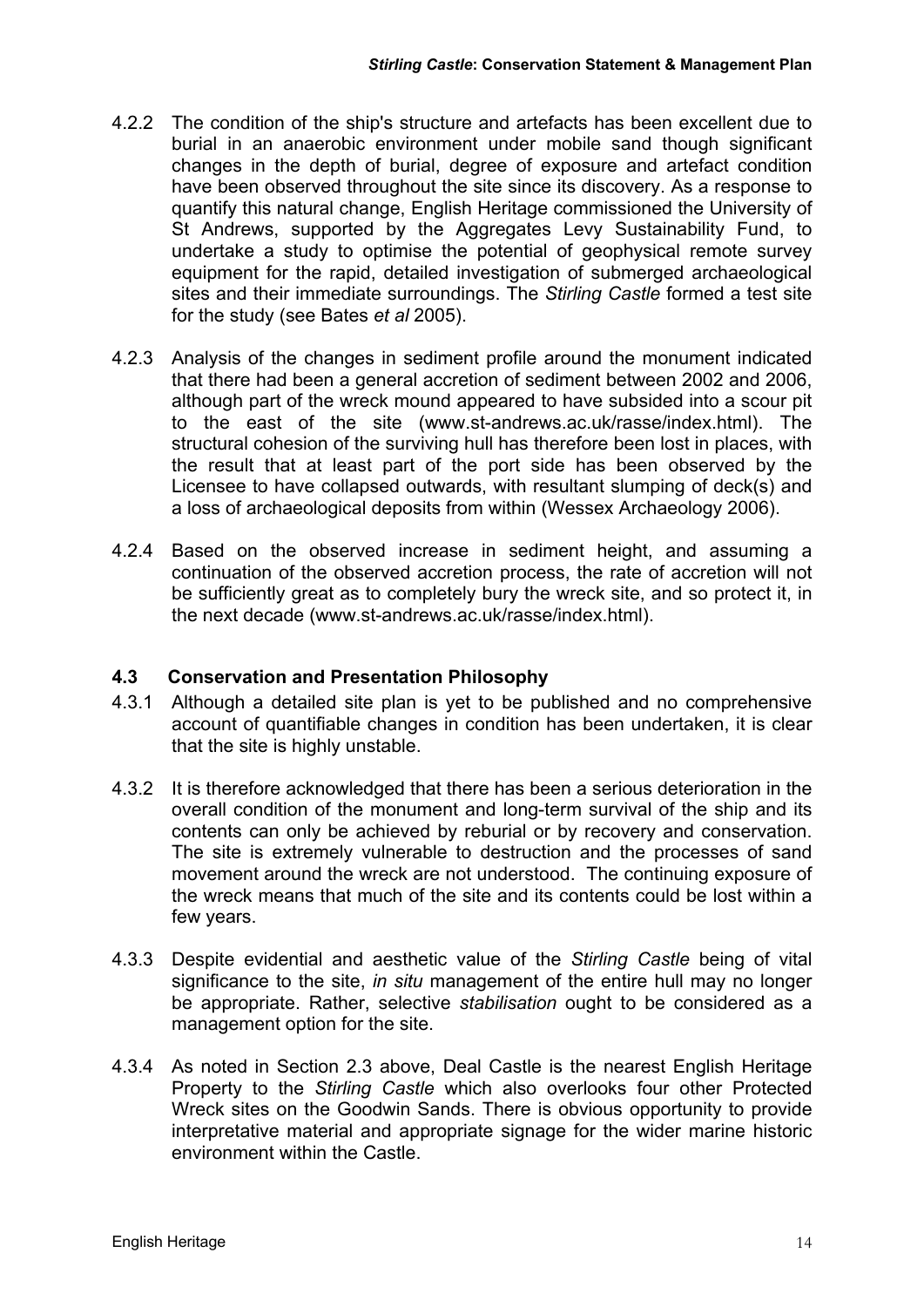#### **4.4 Visitor and Access Management**

- 4.4.1 Although we have no current plans to develop underwater interpretative materials, we do encourage and support responsible visitor access through the licensing system – though we do recognise that extensive visits may not be without some level of damage to the site. Information packs are provided to licensed visitors which note the requirement for liaison with principal licensees.
- 4.4.2 Applications for visitor access will be carefully considered, in consultation with the Licensee, and will be subject to specific conditions.
- 4.4.3 The number of recent visiting (named) divers to the monument can be summarised as follows;

| Year | <b>Number of Named Divers</b> |
|------|-------------------------------|
| 2003 | 10                            |
| 2004 | 22                            |
| 2005 | 16                            |
| 2006 | 27                            |

4.4.4 In addition, 'virtual access' has been enabled through the online game and will be further enabled by current web-based initiatives. It is recognised that interest in the site stimulated through electronic access will be limited by the lack of formal archaeological publication.

#### **4.5 The Existence (or lack) of Appropriate Uses**

4.5.1 Although un-licensed activity on the site has been reported in the past, recent local self-regulation has served to ensure that illegal diving on the site has been significantly reduced (if not completely removed).

#### **4.6 Resources, including Financial Constraints and availability of Skills**

- 4.6.1 There is no doubt that the recovery of archaeological material to date indicates the evidential value of the *Stirling Castle* and that interaction with archaeological material relates to both aesthetic and historical value. However, given the limited local capacity for professional conservation of material recovered from the site and English Heritage's research priorities, there shall be a presumption against further excavation and recovery.
- 4.6.2 In line with Government policy for marine archaeology, we will develop provision for flexible voluntary management agreements for sites underwater. This will enable greater partnership, better planning, a reduction in individual license applications and a more holistic approach to the needs of the *Stirling Castle*.
- 4.6.4 In accordance with the Diving at Work Regulations 1997, archaeological interventions underwater commissioned by English Heritage can only be undertaken by a registered Diving Contractor, and then only by such a Contractor with appropriate archaeological experience. It is therefore acknowledged that this may restrict the implementation of some of our conservation policies.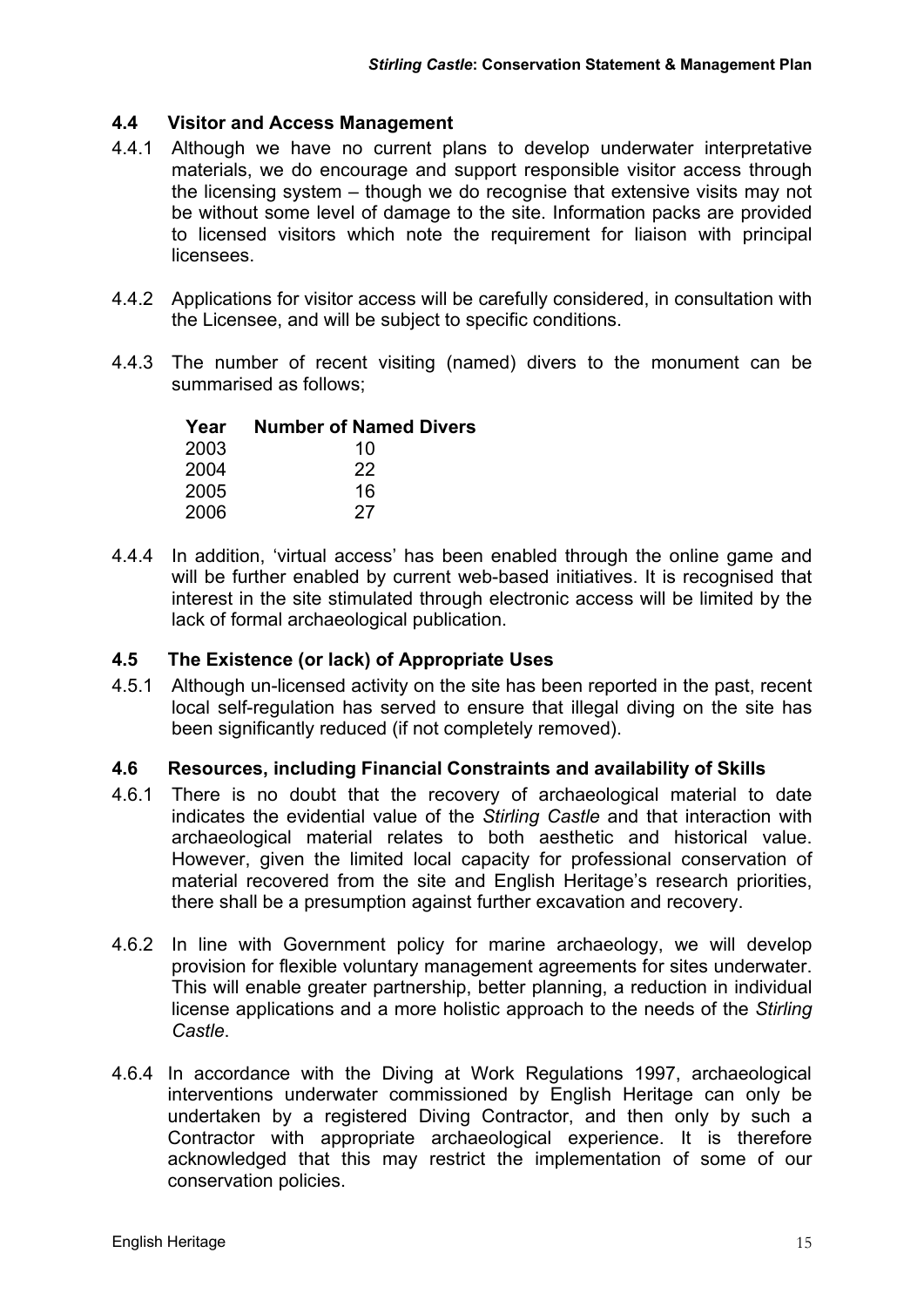#### **4.7 Lack of Information or Understanding about aspects of the Site**

- 4.7.1 *Taking to the Water* (English Heritage's Initial Policy for the Management of Maritime Archaeology in England) addressed the protected wreck site postexcavation backlog. Here, it is recognised that over the last twenty-five years many licenses have been issued for survey and excavation work within areas designated under the *Protection of Wrecks Act*. Few of the licenses issued required the academic reporting of fieldwork results and, as the vast majority of this work took place on a voluntary basis, lacking adequate financial support for subsequent analysis and dissemination of the results, very little of this work has been formally published.
- 4.7.2 Inevitably, the standard of such work on the *Stirling Castle* is variable and in different formats. Some of the projects were carried out to an extremely high standard and have resulted in accessible archives, while others have resulted in less coherent records. The data from this work represents the only record of investigations and, therefore, is itself an irreplaceable resource.

#### **4.8 Conflicts between different types of Significance.**

4.8.1 There is no doubt that the recovery of over 300 artefacts and *in situ* hull structure and deposits indicates the evidential value of the *Stirling Castle* while interaction with archaeological material relates to both aesthetic and historical value. However, given the limited local capacity for professional conservation of material recovered from the site and English Heritage's research priorities, there shall be a general presumption against further intrusive investigation.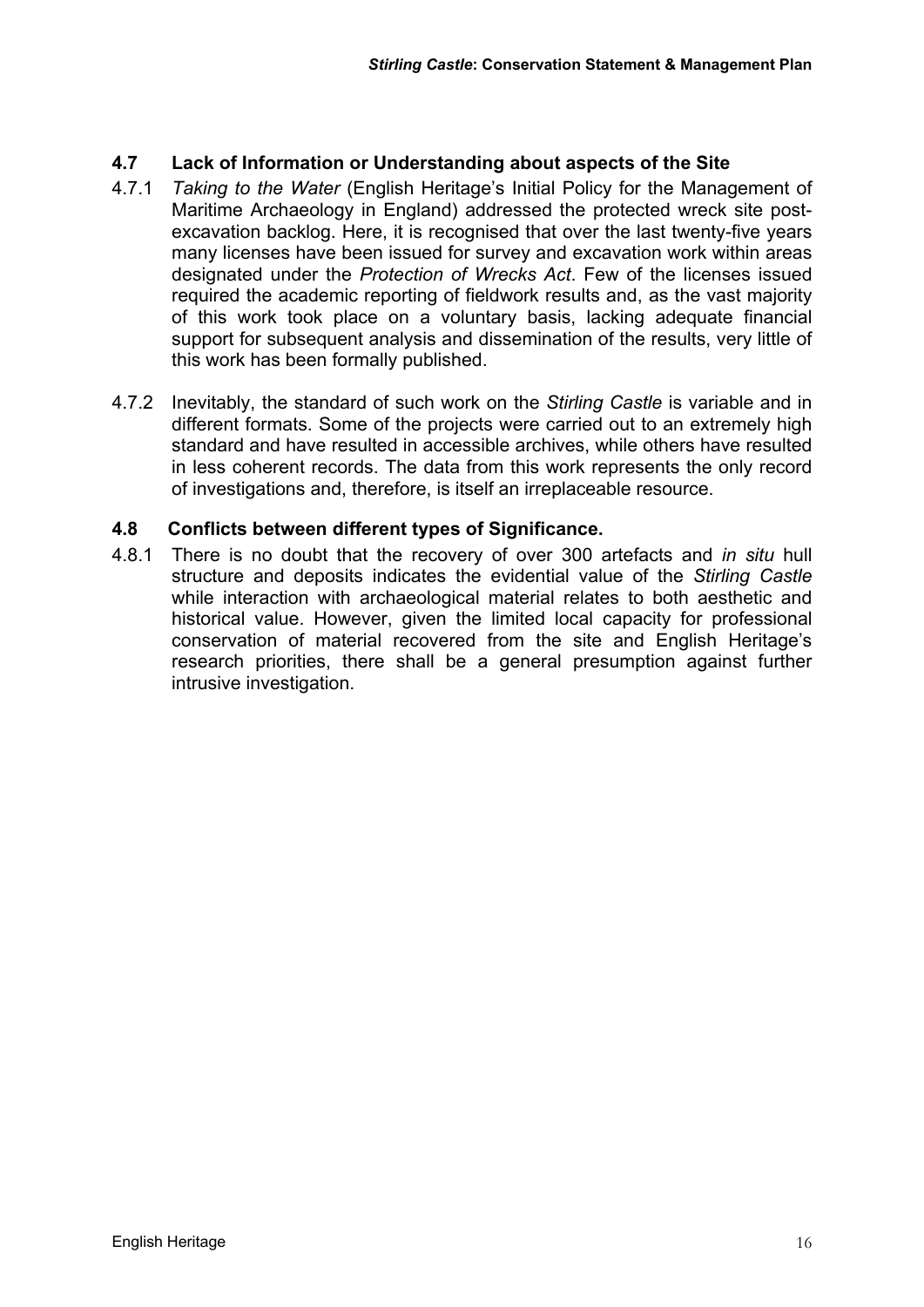#### **5 Conservation Management Policies**

#### **5.1 Introduction**

- 5.1.1 This section of the Conservation Statement and Management Plan builds on the Assessment of Significance and the issues identified in Issues and Vulnerability to develop conservation policies which will retain or reveal the site's significance, and which provide a framework for decision-making in the future management and development of the site or reveal the site's significance and also:
	- Meet statutory requirements;
	- Comply with English Heritage's standards and guidance.
- 5.1.2 It is intended that the policies will create a framework for managing change on the *Stirling Castle* that is clear in purpose, and transparent and sustainable in its application. Our aim is to achieve implementation through the principles of shared ownership and partnership working so as to balance protection with economic and social needs.
- 5.1.3 Policies are also compatible with, and reflect, English Heritage's *Conservation Principles for the Sustainable Management of the Historic Environment* and its published policies and guidelines, as well as the wider statutory framework.

#### **5.2 The** *Stirling Castle* **is a Shared Resource**

- 5.2.1 The *Stirling Castle* forms a unique record of past human activity which reflects the aspirations, ingenuity and investment of resources of previous generations. In addition, it is an economic asset, and provides a resource for education and enjoyment.
- 5.2.2 In addition, the conflict between the desire for access to the site and the restrictions imposed by conservation needs and legislative limitations will be reconciled through continued visitor management.
- 5.2.3 Therefore, we should sustain and shape the *Stirling Castle* in ways that allow people to enjoy and benefit from it, but which do not compromise the ability of future generations to do the same.

*Management Policy 1 We will continue to support and develop appropriate visitor access to the wreck as a mechanism to develop the instrumental value of the* Stirling Castle*.* 

#### **5.3 Everyone can participate in sustaining the** *Stirling Castle*

5.4.1 Stakeholders have the opportunity to contribute to understanding and managing the *Stirling Castle*. Judgements about its values and decisions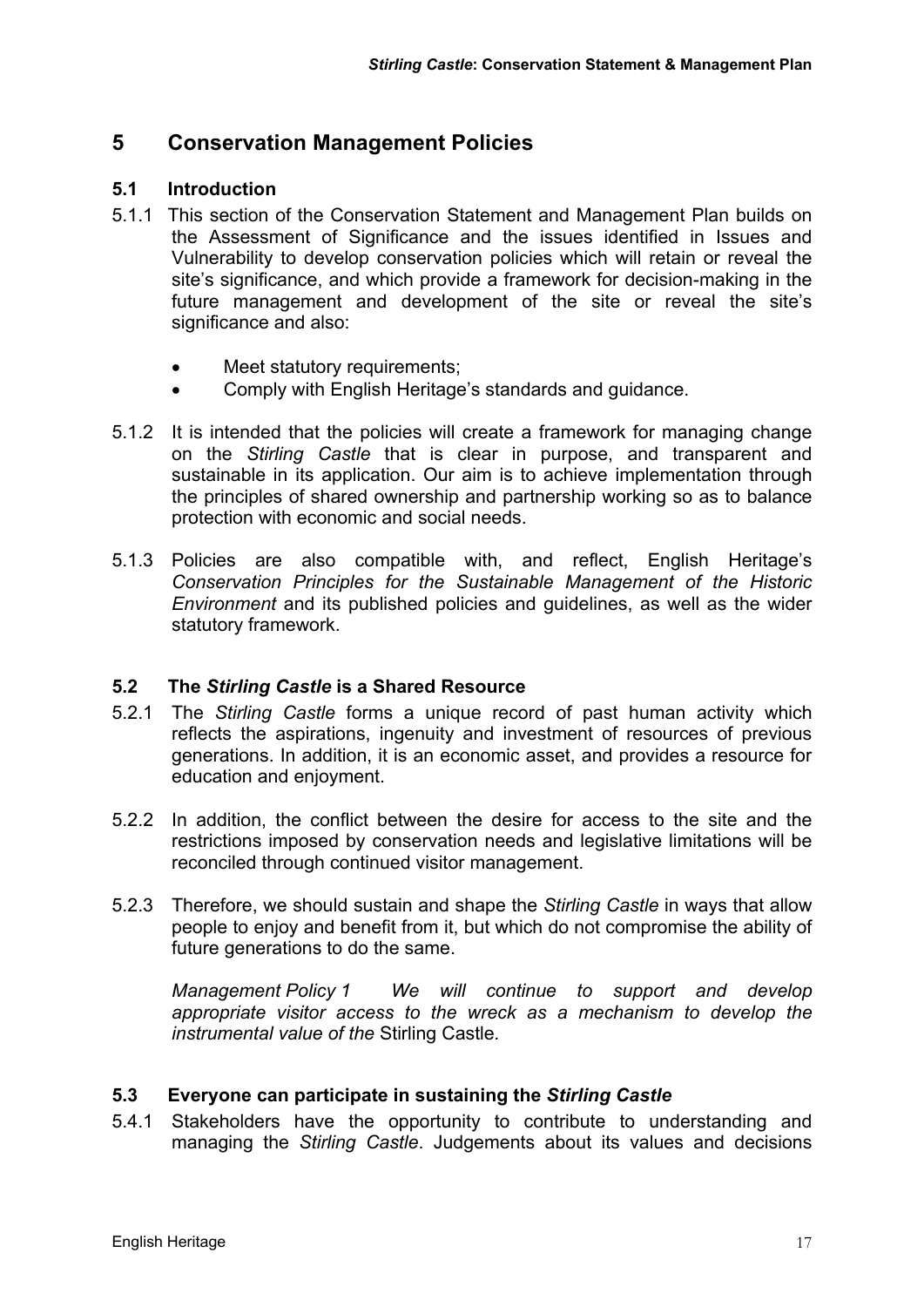about its future will be made in ways that are accessible, inclusive and transparent.

- 5.4.2 Practitioners should use their knowledge, skills and experience to encourage others to understand, value and care for their heritage. They play a crucial role in communicating and sustaining the established values of the monument, and in helping people to articulate the values they attach to it.
- 5.4.3 Education at all stages should help to raise awareness and understanding of such values, including the varied ways in which these values are perceived by different generations and communities. It should also help people to develop, maintain and pass on their knowledge and skills.
- 5.2.4 In acknowledging the communal value of the *Stirling Castle*, recent local selfregulation has served to ensure that unauthorised activity on the site has been significantly reduced (if not completely removed). Building on this success, we will develop provision for a flexible voluntary management agreement for the Colossus. This will enable greater partnership, better planning, a reduction in individual license applications and a more holistic approach to the needs of the *Stirling Castle*.

*Management Policy 2 Through liaison with our Properties Presentation Team, we will seek to provide interpretative material for the marine historic environment at Deal Castle.* 

*Management Policy 3 Through web-based initiatives, we will continue to develop the accessibility of related material and support appropriate links, as well as do more to enlist effective local support.* 

*Management Policy 4 Mechanisms will be identified and implemented so as to develop shared ownership and partnership working.* 

#### **5.4 Understanding the Values of the** *Stirling Castle* **is vital**

- 5.5.1 The significance of the *Stirling Castle* embraces all the interdependent cultural and natural heritage values that are associated with it. To identify and appreciate those values, it is essential first to understand the structure and ecology of the place, how and why that has changed over time, and its present character.
- 5.5.2 Judgements about values are necessarily specific to the time they are made. As understanding develops, and as people's perceptions evolve and places change, so assessments of significance will alter, and tend to grow more complex.
- 5.5.3 We acknowledge that records of previous activities on the *Stirling Castle* form an irreplaceable resource to identify previous values and assist with maintaining a cumulative account of what has happened to the site, and understanding how its significance may have been altered.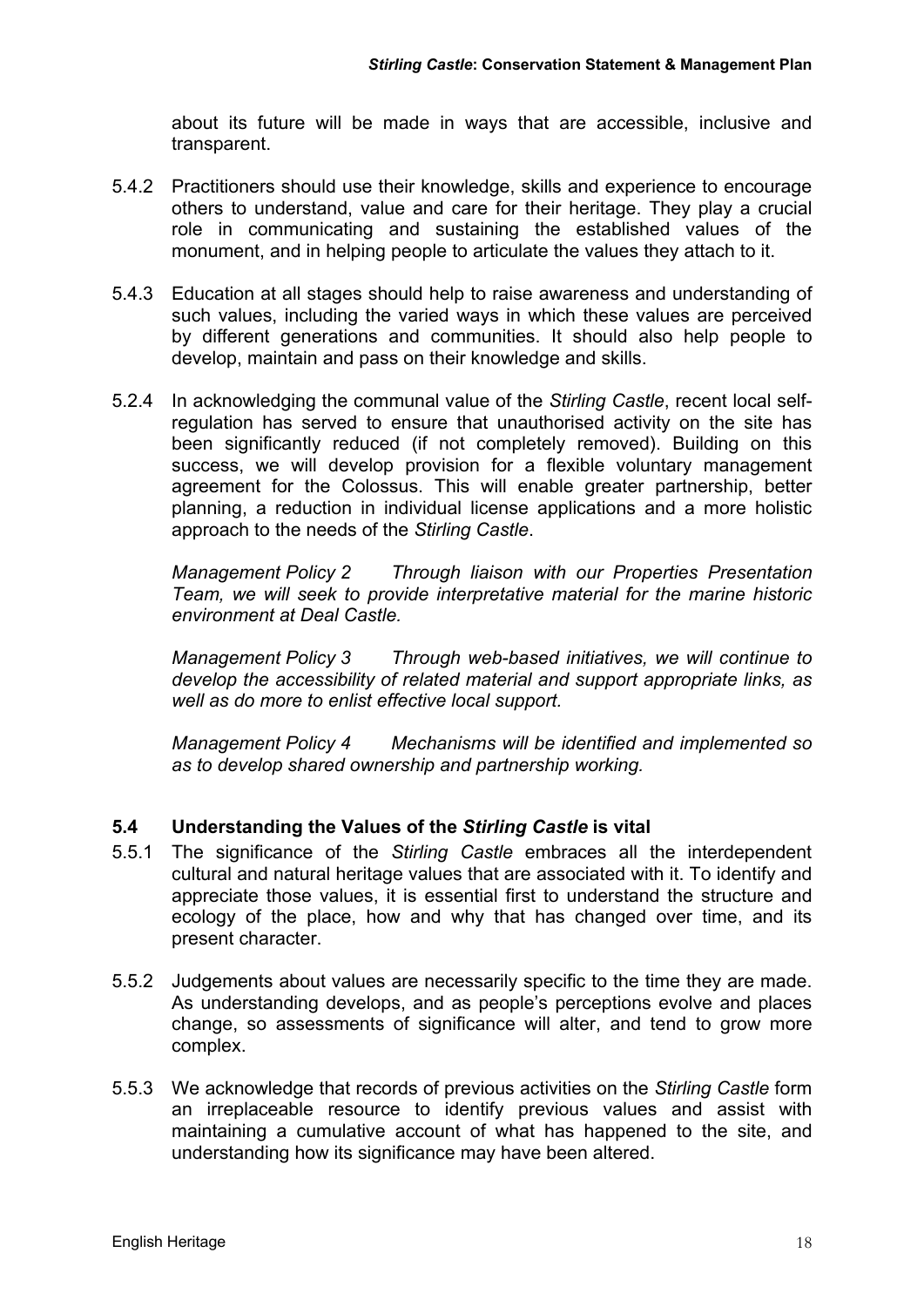- 5.5.4 Further, a formal programme of staged assessment and research is required, to contribute towards a fuller understanding the site in its entirety. Such work will conform to the *Management of Research Projects in the Historic Environment* (English Heritage 2006) and is likely to comprise the following stages;
	- Collation of the site archive:
	- Assessment to determine academic potential of the archive;
	- Determination of further work to fulfil this academic potential;
	- Preparation of a research archive;
	- Report text for publication, and finally:
	- Publication.

*Management Policy 5 Key gaps in understanding the significance of the monuments component parts should be identified, prioritised and addressed so that these significances can contribute to informing the future conservation management of the place.* 

*Management Policy 6 We will seek to commission a staged programme of assessment and research to contribute towards a fuller understanding the site in its entirety.* 

#### **5.5 The** *Stirling Castle* **will be managed to sustain its Values**

- 5.6.1 Conservation is the process of managing change in ways that will best sustain the values of a place in its contexts, and which recognises opportunities to reveal or reinforce those values.
- 5.6.3 Changes in the *Stirling Castle* underwater are inevitable and it is acknowledged that all wreck sites are vulnerable simply because of the nature of their environment. As a response to quantify natural change, we have developed a project to model sediment erosion across the Goodwin Sands (see Section 6.2). However, measures taken to counter the effects of natural change will be proportionate to the identified risks and sustainable in the long term.
- 5.6.4 In addition, the 2006 Management Report for the *Stirling Castle* (Wessex Archaeology 2006c) defined a range of measures designed to sustain heritage values, where these values represent a public interest in the *Stirling Castle*. We will build on the recommendations set out in the report where it is both necessary and justified to use law and public policy to regulate the management of the *Stirling Castle* as a place of established heritage value.
- 5.6.5 Other changes will be devised so as to avoid material harm. Irreversible intervention on the *Stirling Castle* may nonetheless be justified if it provides new information about the past, reveals or reinforces the values of a place or helps sustain those values for future generations – so long as the impact is demonstrably proportionate to the predicted benefits. The effects of changes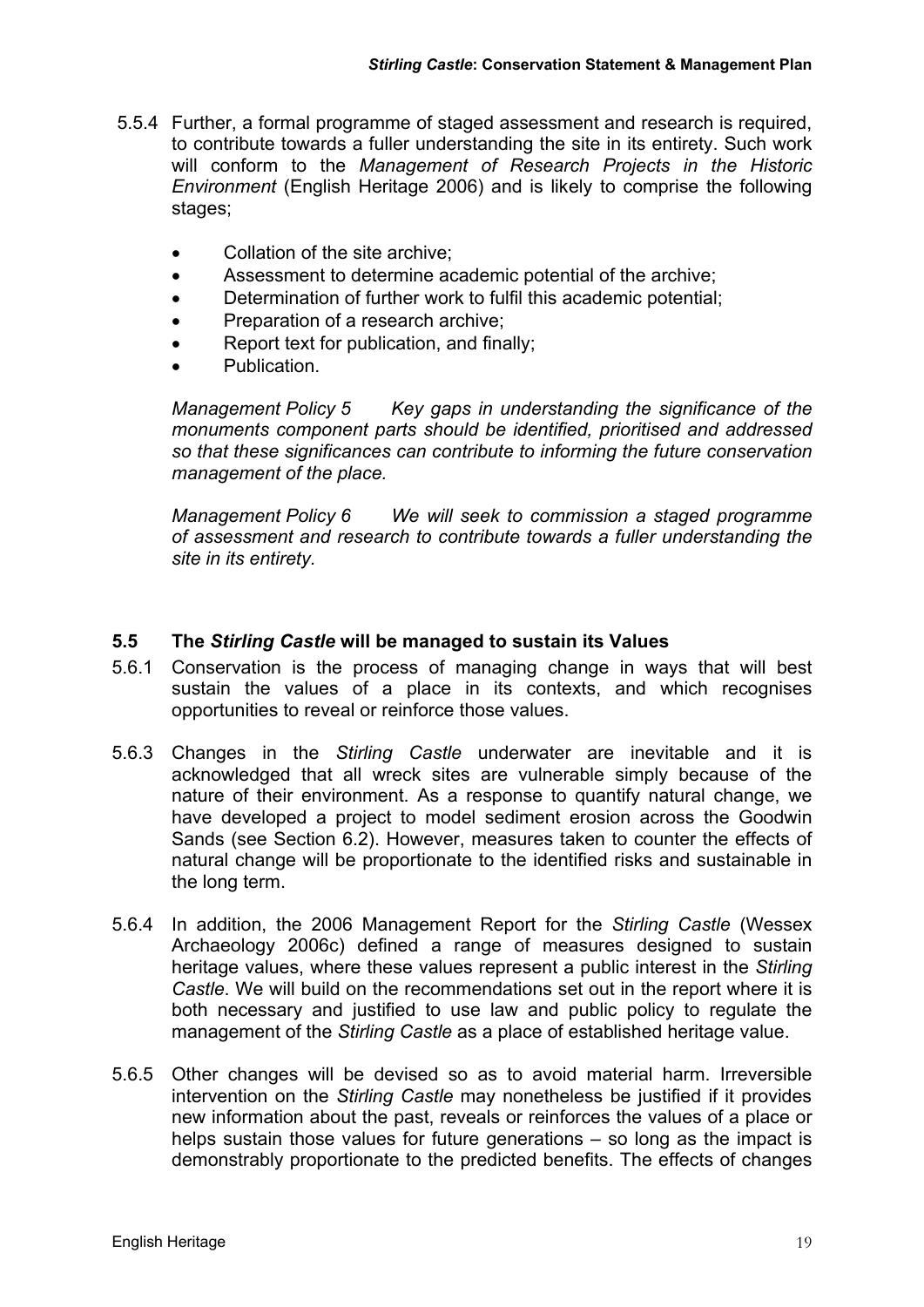to the condition of the *Stirling Castle* will be monitored and evaluated, and the results used to inform subsequent action.

- 5.6.7 If retaining any significant part of the *Stirling Castle* is not reasonably practicable, its potential to inform us about the past will be exploited. This involves the recovery of information through prior investigation, followed by analysis, archiving and dissemination of the results at a standard appropriate to its significance.
- 5.6.8 Where loss to the site is deliberate, the costs of this work should normally be borne by those who initiate the change.

*Management Policy 7 We will seek to undertake a programme of environmental monitoring and targeted recording.* 

*Management Policy 8 Through liaison with the appropriate authorities, we will seek to stabilise and afford preservation* in situ *to elements at the stern.* 

*Management Policy 9 Unnecessary disturbance of the seabed within the restricted area should be avoided wherever possible in order to minimise the risk of damage to buried archaeological remains.*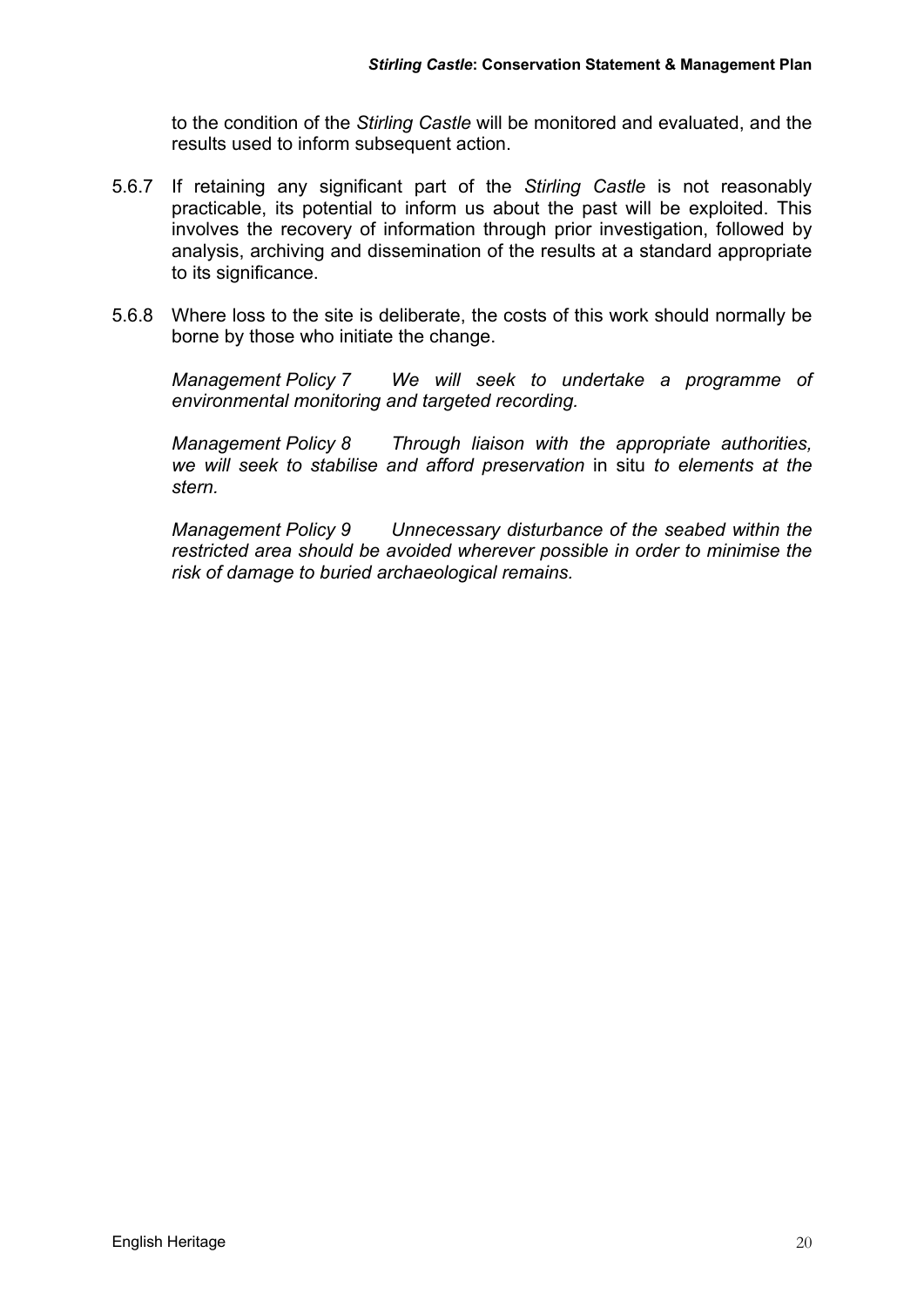#### **6 Forward Plan**

#### **6.1 Introduction**

6.1.1 In order to commence the implementation of the proposed Management Policies outlined in Section 5, English Heritage is seeking to support a range of projects that will increase our understanding of the value and setting of the *Stirling Castle*. These projects are outlined below.

#### **6.2 Proposed Projects in relation to the** *Stirling Castle*

- 6.2.1 *Managing Cultural Heritage Underwater (MACHU).* Developed with the support of the Culture 2000 Programme of the European Union, the primary goal of this project is to make information about our common underwater cultural heritage accessible for academic purposes, policy makers and for the general public. English Heritage has selected the Goodwin Sands as an area to test sediment-erosion modelling and we intend to study the sedimentation around the *Stirling Castle* in particular. Further information on the MACHU project is available from www.machuproject.eu.
- 6.2.2 *(Material) Archive Appraisal and Assessment.* Funded through English Heritage's Designated Wrecks Programme, this project seeks to identify and quantify the existing (material) archive assemblage relating to the *Stirling Castle* which is likely to lead to assessment, analysis and publication stages. The assessment and selection of artefactual and environmental material for further study will inform us of the social and environmental conditions found on board this particular vessel. This area is also of interest in terms of understanding and promoting the value of the assemblage recovered from the site before 2002 to a wider audience.
- 6.2.3 *Continued Field Assessment.* Undertaken through the contract for Archaeological Services in relation to the Protection of Wrecks Act (1973), the detailed non-intrusive survey that commenced in 2006 will be completed. Continued survey will be pursued using the same methodology as adopted for the 2006 contractor fieldwork, combining the ground-truthing of upstanding anomalies identified in the multibeam datasets, simple offset baseline drawings and the addition of data from previous diver surveys. Some elevation recording may also be undertaken.
- 6.2.4 *Remedial Stabilisation / Recovery.* In 2007, the Archaeological Contractor will be required to assess the stern of the *Stirling Castle* for either remedial stabilisation or recovery. This work will be undertaken through the contract for Archaeological Services in relation to the Protection of Wrecks Act (1973).
- 6.2.5 *Accessibility: presentation.* Working in conjunction with colleagues in our Properties Presentation team, we will seek to provide interpretative material at Deal Castle for the 'Great Storm' wrecks.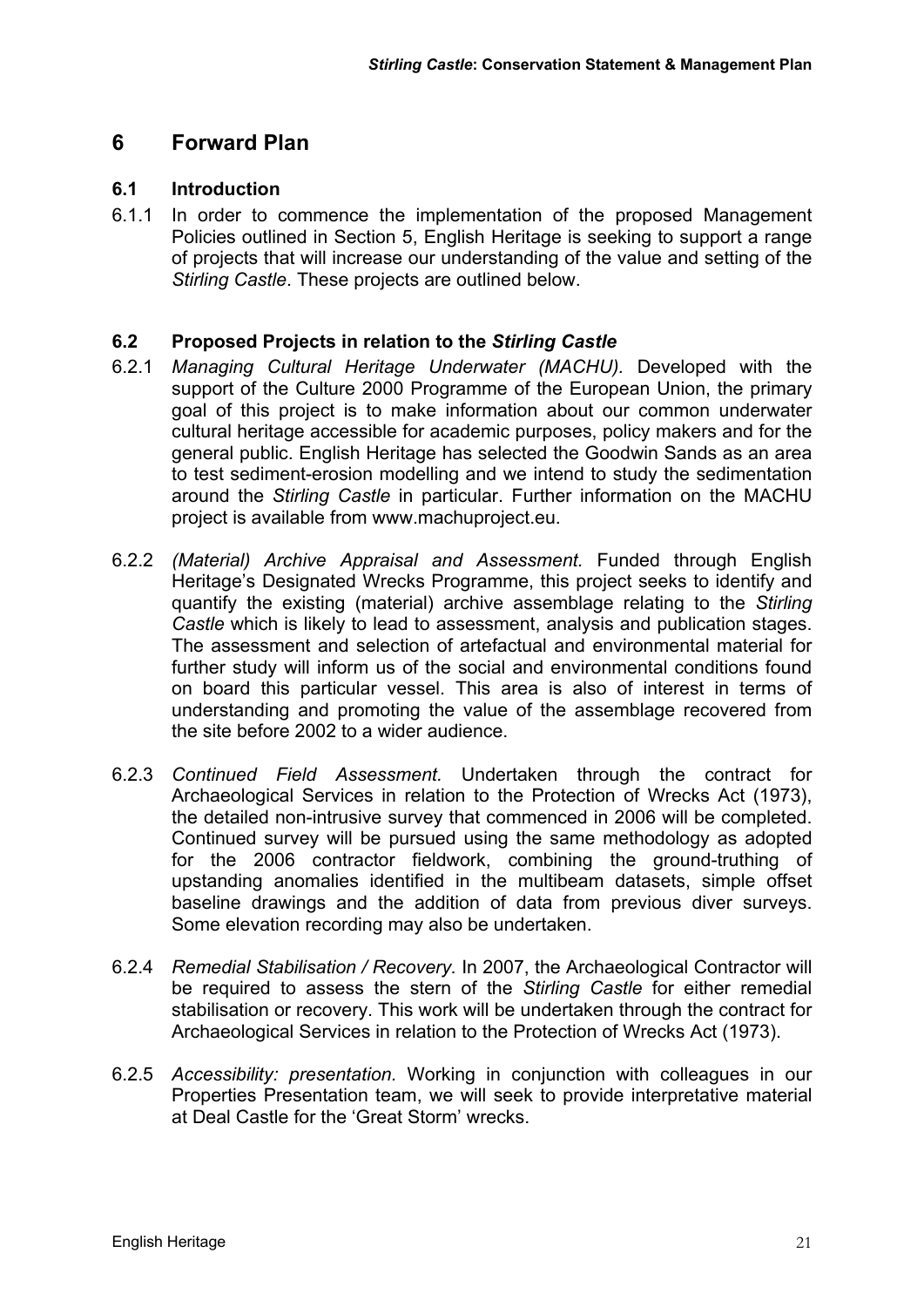6.2.6 The proposed timescale for the implementation of these projects is summarised in the following table:

| <b>Project Title</b>                 | <b>Project Summary</b>                                    | <b>Timetable</b> |
|--------------------------------------|-----------------------------------------------------------|------------------|
| <b>MACHU</b>                         | Wide area sediment / erosion modelling                    | 2006-2009        |
| Designated Wrecks Programme          | Archive appraisal / assessment                            | 2007-2008        |
| Archaeological Contract<br>Programme | Detailed assessment                                       | 2007-2008        |
| Designated Wrecks Programme          | Determine action for remedial<br>stabilisation / recovery | 2007-2008        |
| Accessibility: presentation          | Provision for interpretative material at<br>Deal Castle   | 2008?            |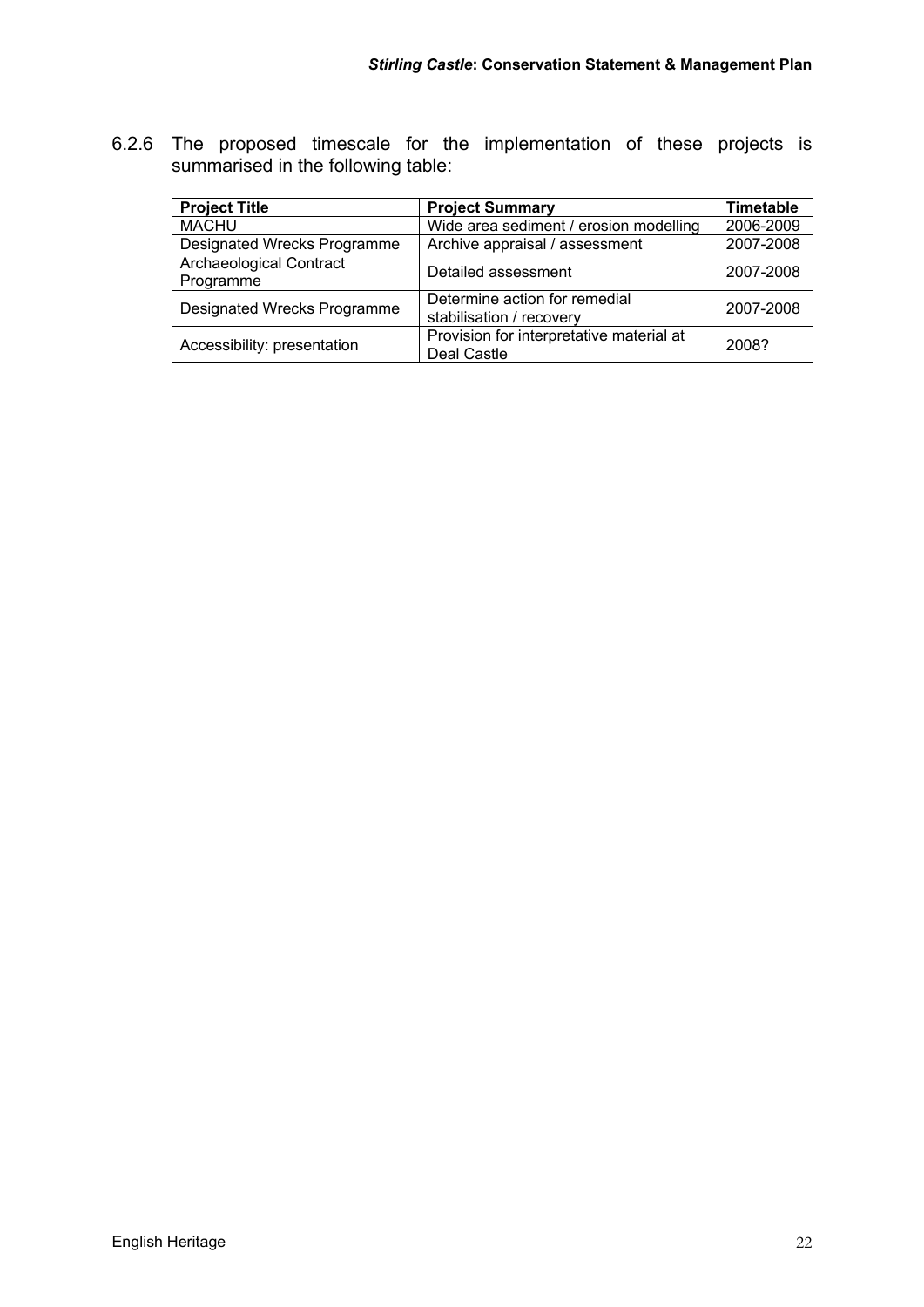#### **7 Implementation**

#### **7.1 Consultation**

- 7.1.1 An agreed draft *Conservation and Management Plan* for Protected Wreck Sites has been submitted to the Advisory Committee on Historic Wreck Sites (ACHWS) for their consideration. The document has also been internally reviewed by English Heritage.
- 7.1.2 The *Conservation and Management Plan* for the *Stirling Castle* shall be circulated for a four-week stakeholder consultation to refine how the values and features of the site can be conserved, maintained and enhanced. Responses to the consultation will be considered and the *Plan* revised as appropriate. Only one response was received to the consultation.

#### **7.2 Adoption of Policies**

- 7.2.1 The *Plan* was adopted in November 2007.
- 7.2.2 A programme that identifies a realistic timescale for implementing the *Plan*, taking into account those areas which need immediate action, those which can be implemented in the medium or long term, and those which are ongoing will be devised.
- 7.2.3 Responsibilities for implementation lie with English Heritage (led by the Maritime Archaeology Team), though consultation with stakeholders will be maintained throughout. In addition, provision will be made for periodic review and updating the *Plan*.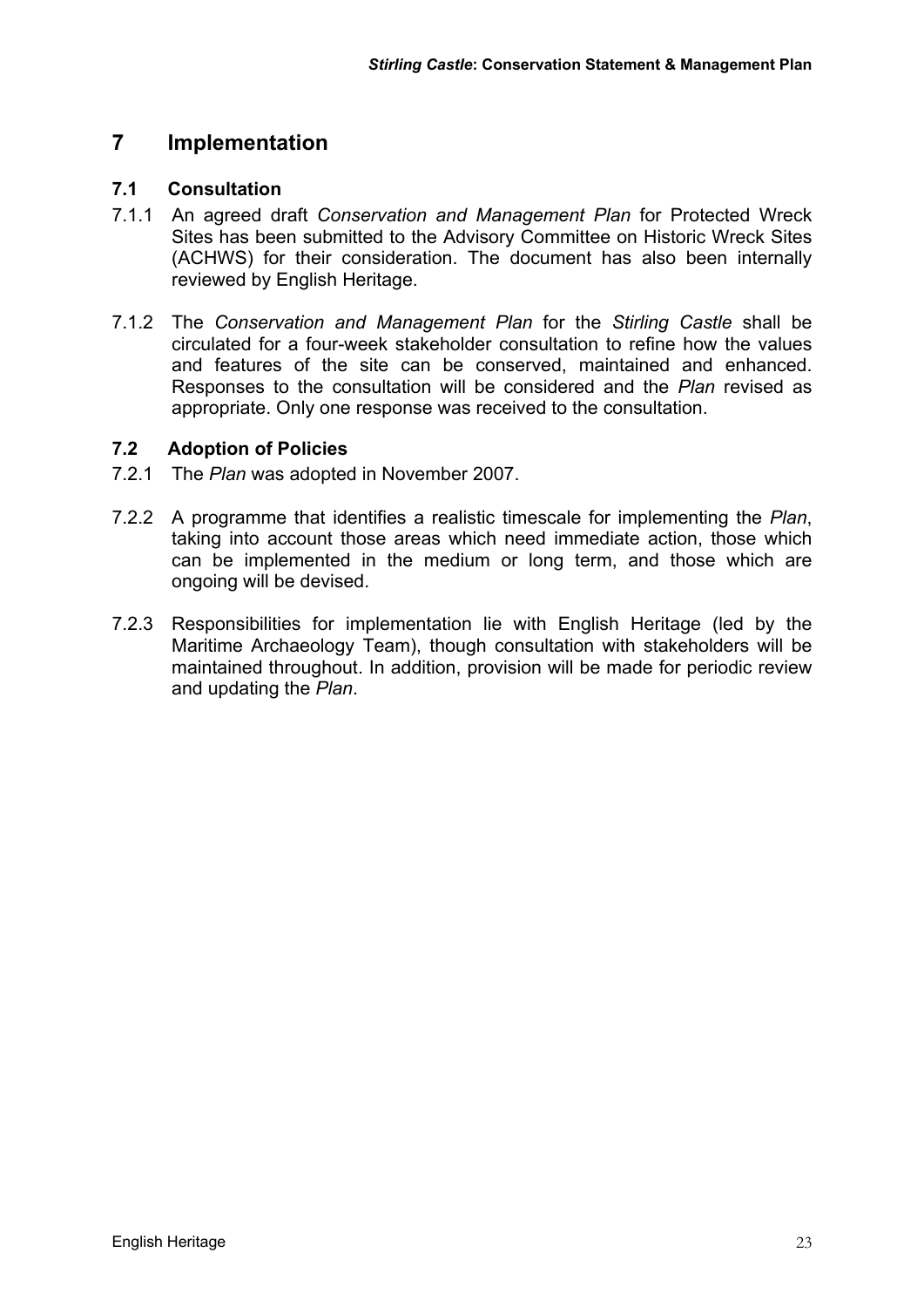#### **8 References**

Archaeological Diving Unit, Reports 003 (1986), 023 (1987), 92/23, 93/23, 95/08, 97/26, 98/23, 99/15, 00/17, 01/12 & 02/15

Bates, R., *et al*, 2005, *Innovative approaches to Rapid Archaeological Site Surveying and Evaluation (RASSE) Year One report*, unpublished ALSF report for English Heritage, University of St Andrews

Brayne, M., 2003, *The Greatest Storm*, Sutton Publishing

Caston, G. F., 1979, Wreck marks: indicators of net sand transport, *Marine Geology*, 33:193-204.

Cederlund, C. O., 2004, (Ed) *MoSS Final Report*, The National Board of Antiquities, Finland

Chamberlain, D., 2002, *The Goodwin Sands Man-of-War 1703-2003*, Privately Published

Cloet, R.L., 1954, Hydrographic Analysis of the Goodwin Sands and the Brake Bank, *Geographical Journal*, CXX, part 2, p.203-215.

Dean, M., 2006, *Licensee Report to ACHWS*, unpublished report

Department for Culture, Media & Sport, 2005, *Protecting our Marine Historic Environment – Making the System Work Better: Analysis of responses July 2005*

D'Olier, B., 1981, Sedimentary events during Flandrian sea level rise in the south-west corner of the North Sea, *Spec. Publs. Int. Ass. Sediment*, 5:221-227.

Dunkley, M., 2005, A Shipwreck on the Goodwin Sands: Local maritime archaeological stewardship, *Conservation Bulletin*, 48: 28-29, English Heritage

Elderfield, N., 2001, *Sheltering effects of offshore sandbanks: the Goodwin Sands*, University of Southampton, Faculty of Engineering and Applied Science, MSc Dissertation (Environmental Coastal Engineering), 71pp. & appendices

Endsor, R., 2004, The loss of the *Stirling Castle* in the Great Storm of 1703 and the earliest archaeological evidence of a ship's steering wheel mechanism, *The Mariner's Mirror*, 90.1:92-98

English Heritage, 1999, *Conservation Plans in Action*

English Heritage, 2005, *English Heritage Research Agenda: An introduction to English Heritage's research themes and programmes* 

English Heritage, 2006a, *Conservation Principles for the Sustainable Management of the Historic Environment*, First Stage Consultation

English Heritage, 2006b, *Management of Research Projects in the Historic Environment: The MoRPHE Project Managers' Guide*

Fenwick, V. & Gale, A., 1998, *Historic Ships Discovered, Protected and Investigated*, Tempus

Heritage Lottery Fund, 1998, *Conservation Plans for Historic Places* 

Kerr, J. S., 2000, *Conservation Plan. A Guide to the Preparation of Conservation Plans for Places of European Cultural Significance*

Lavery, B., 1983, *The Ship of the Line Volume I: The development of the battlefleet 1650-1850*, Conway Maritime Press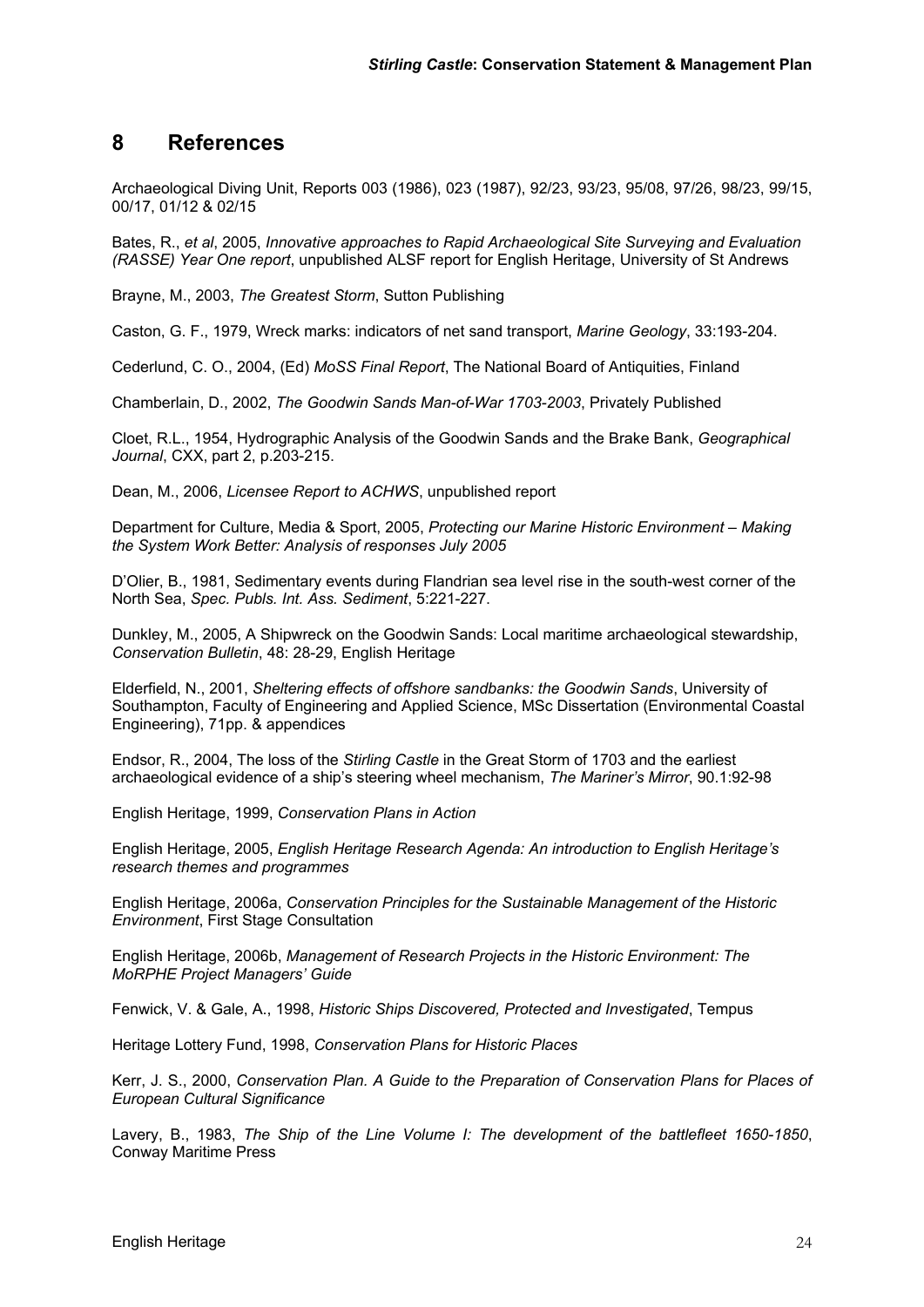Lyon, D, 1980, The Goodwins Wreck, The International Journal of Nautical Archaeology and Underwater Exploration, 9.4: 339-342

Peacock, B., 2000a, *Licensee's survey report for the 2000 season*, DCMS archive

Peacock, B., 2000b, Stirling Castle's Unique Gun Carriage Rescued*, Nautical Archaeology*, 2000.4, p. 5

Wessex Archaeology, 2003, *Stirling Castle Designated Historic Wreck Site, Archaeological Deskbased Assessment,* ref: 52611, unpublished report for English Heritage

Wessex Archaeology, 2006a, *Stirling Castle, Goodwin Sands, Kent, Designated Site Assessment,* Archaeological Report ref: 53111.03oo, unpublished report for English Heritage

Wessex Archaeology, 2006b, *Stirling Castle, Goodwin Sands, Kent, Designated Site Assessment,* Management Report ref: 53111.02oo, unpublished report for English Heritage

Wessex Archaeology, 2006c, *On the Importance of Shipwrecks*, ALSF Project ref: 58591.02a, unpublished report for English Heritage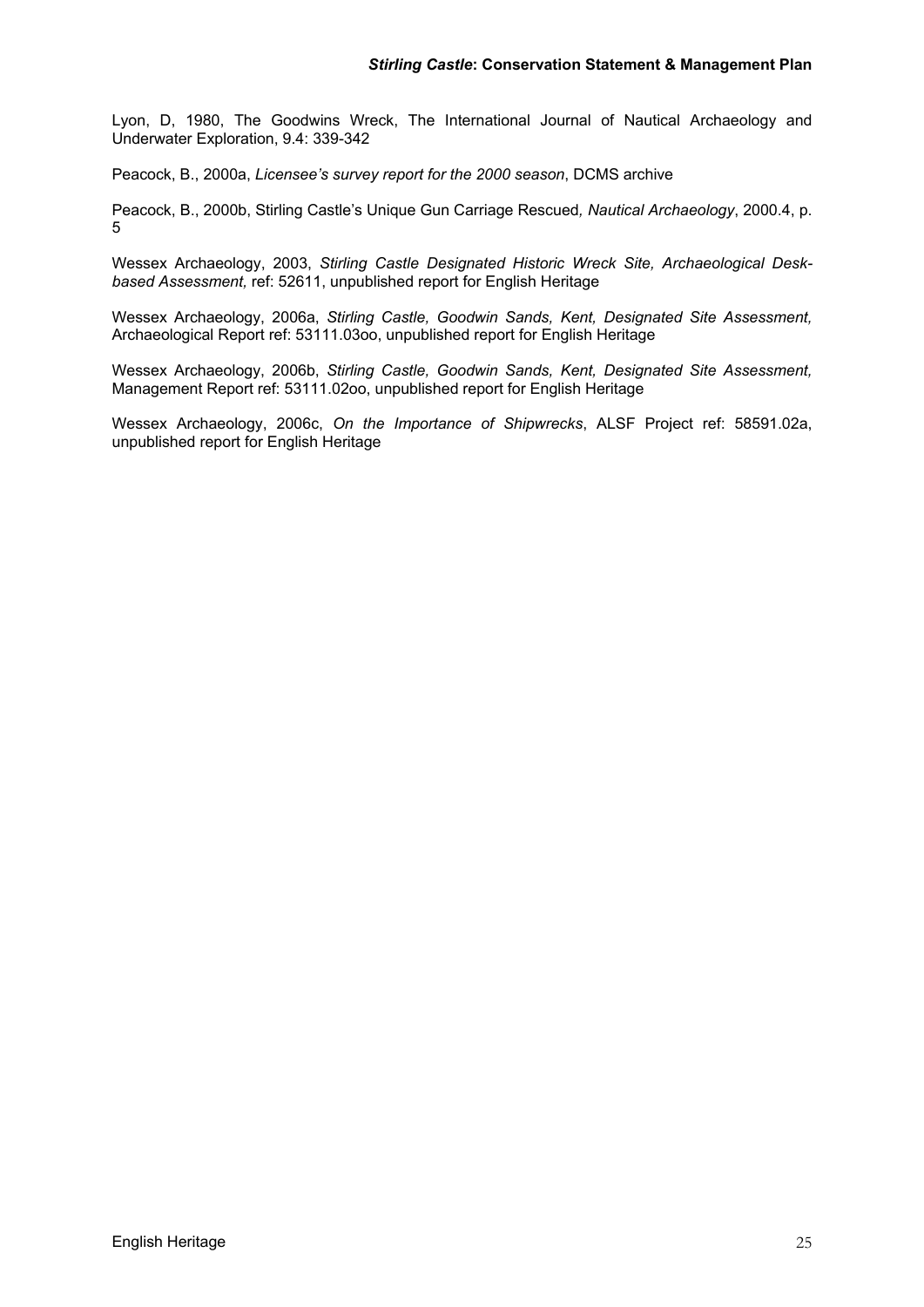#### **9 Authorship and Consultation:**

9.1 This Conservation Statement & Management Plan for *Stirling Castle* has been prepared by:

 Mark Dunkley Maritime Archaeologist English Heritage Fort Cumberland **Eastney** Portsmouth PO4 9LD

Tel: 023 9285 6768 Mark.dunkley@english-heritage.org.uk

9.2 The following individuals and organisations have been invited to comment on this draft *Plan*:

Bob Peacock, Licensee Graham Scott, Archaeologist Simon Adey-Davies, Nominated Archaeologist

East Kent Maritime Trust/ Ramsgate Maritime Museum English Heritage, South-East Region Goodwins Joint Action Group Hampshire & Wight Trust for Maritime Archaeology Isle of Thanet Archaeological Society Kent and Essex Sea Fisheries Committee Kent County Council Heritage Conservation Group Ministry of Defence Natural England Nautical Archaeology Society Trust for Thanet Archaeology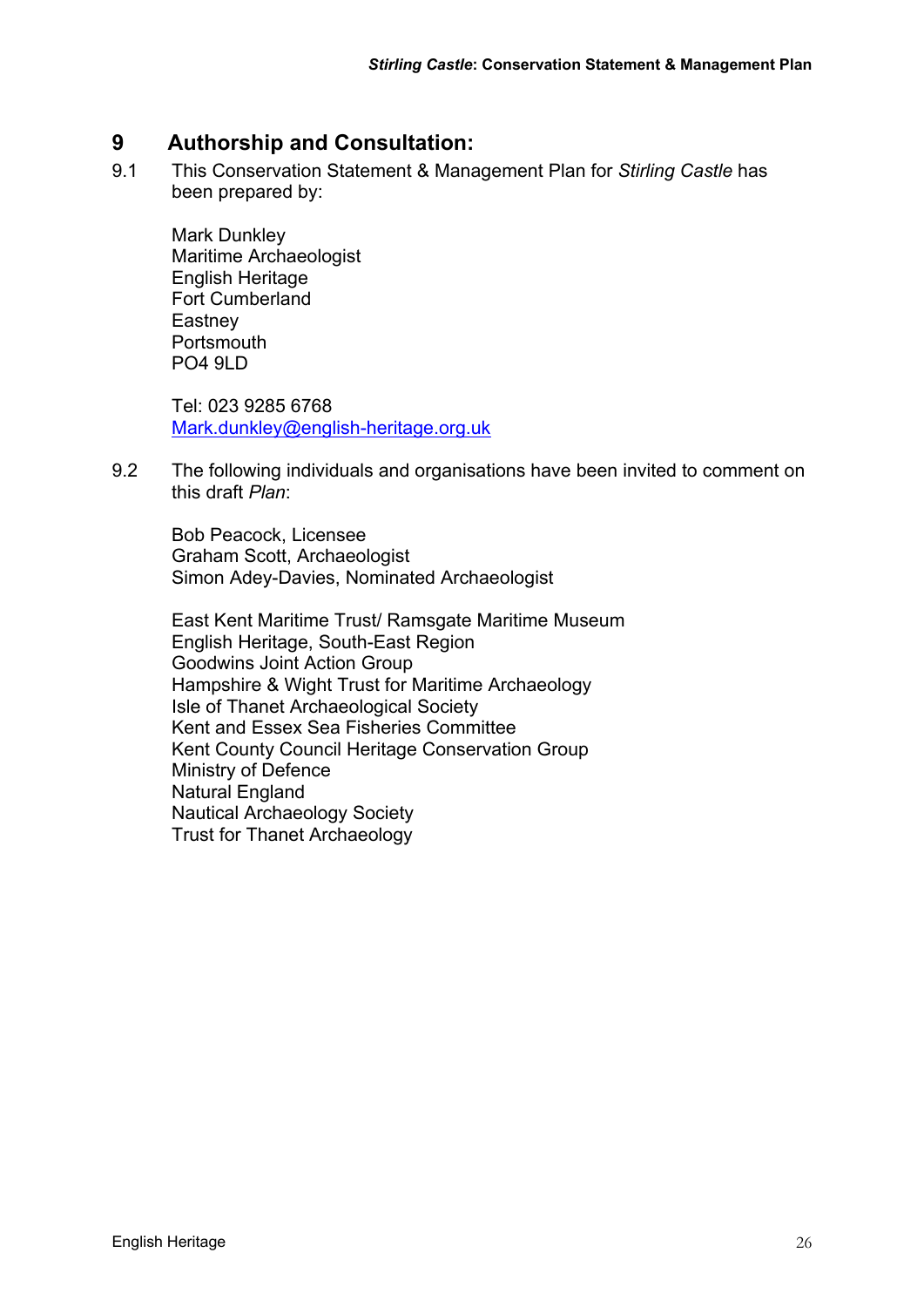## **Appendix I: Recommendations of 2003 Desk-based Assessment**  Appendix I: Recommendations of 2003 Desk-based Assessment

# **Recommendation Progress**  Recommendation

Future management with Isle of Thanet Archaeological Society should be discussed. Subject to continuing discussions Licensed survey work on site continues. Enabled through DCMS Licence The Protected Area is expanded from 50 to 300 metres. Completed 2004 Future management with Isle of Thanet Archaeological Society should be discussed. An evaluation of artefacts recovered to date should be undertaken. The Protected Area is expanded from 50 to 300 metres. Licensed survey work on site continues.

Further field evaluation should be undertaken. The state of the continued survey planned for Further field evaluation should be undertaken.

Missing archive components should be obtained. Subject to 2007 HEEP Historic and published cartography be collated. This is a not undertaken Consideration is given to the placing of a marker buoy. Consideration is given to the placing of a marker buoy. Missing archive components should be obtained. Historic and published cartography be collated.

Identify scope for enhancing public understanding and appreciation of the wreck. Completed by EH 2007 Publication of licensed work.  $\blacksquare$ Identify scope for enhancing public understanding and appreciation of the wreck. Publication of licensed work. Commission & Licensee

Commission & Licensee

### Progress

Subject to continuing discussions Enabled through DCMS Licence Continued survey planned for Completed by EH 2007 Subject to 2007 HEEP An evaluation of artefacts recovered to date should be undertaken. Subject to 2007 HEEP Subject to 2007 HEEP Subject to 2007 HEEP Completed 2004 Not undertaken Commission **Commission Commission** Commission Not required 2007